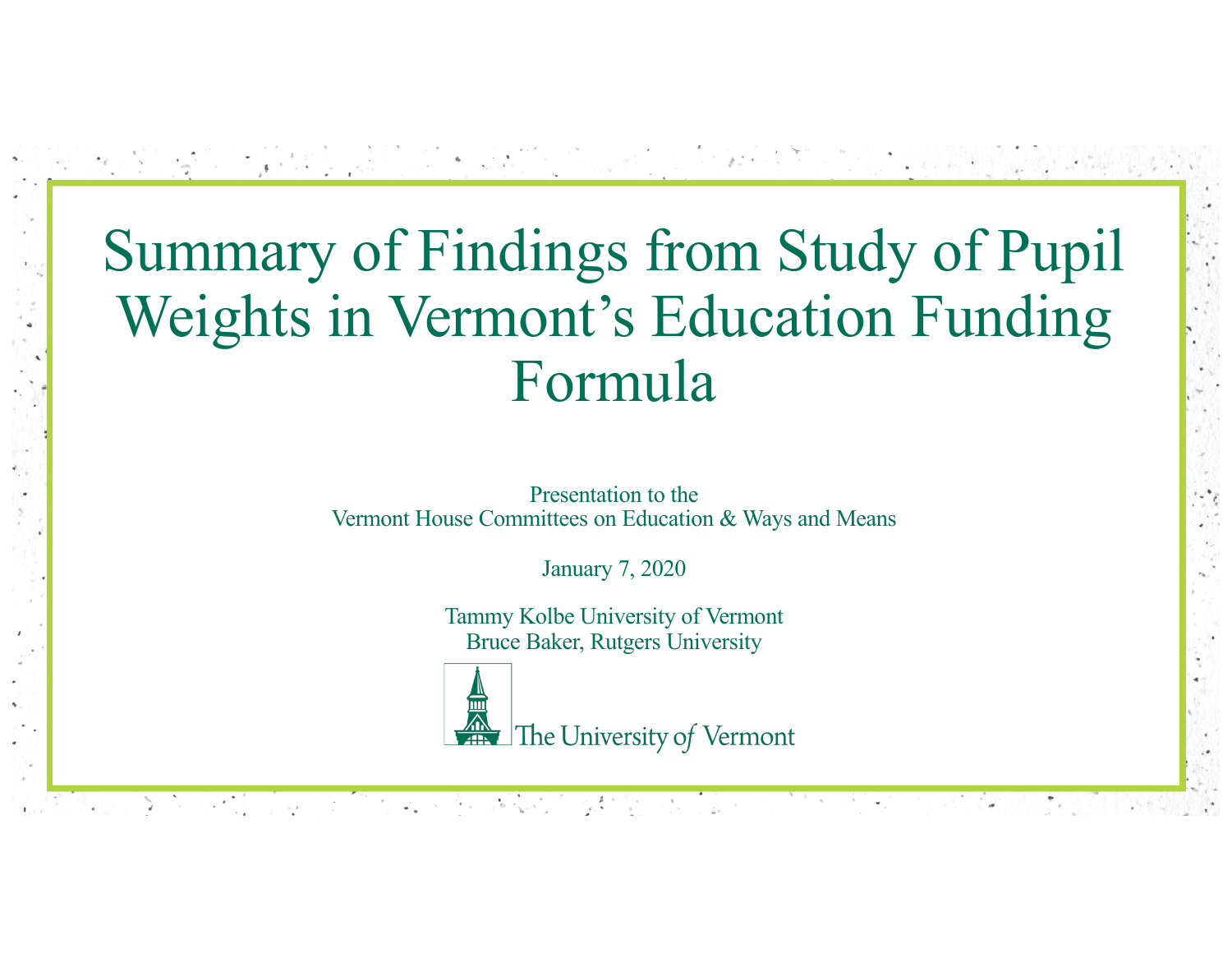# **Legislative Request**

The Vermont Agency of Education (AOE) was directed, under Section 11 of No. 173 of the 2018 Acts and Resolves of the Vermont General Assembly (Act 173) to undertake a study that examines and evaluates whether:

그는 누가 잘 먹었는데요. 그는 그는 그만 없어 있어? 그녀는 그

- The **current weights** for economically-disadvantaged students, English language learners (ELL), and secondary-level students **should be modified**
- **New cost factors** and **weights** should be incorporated into the equalized pupil calculation; and
- The **special education census grant should be adjusted** for differences in the incidence of and costs associated with SWD across school districts.

1992년 2019년 1월 1일 연주 전화를 대한 정치 조선 100% 대한 지원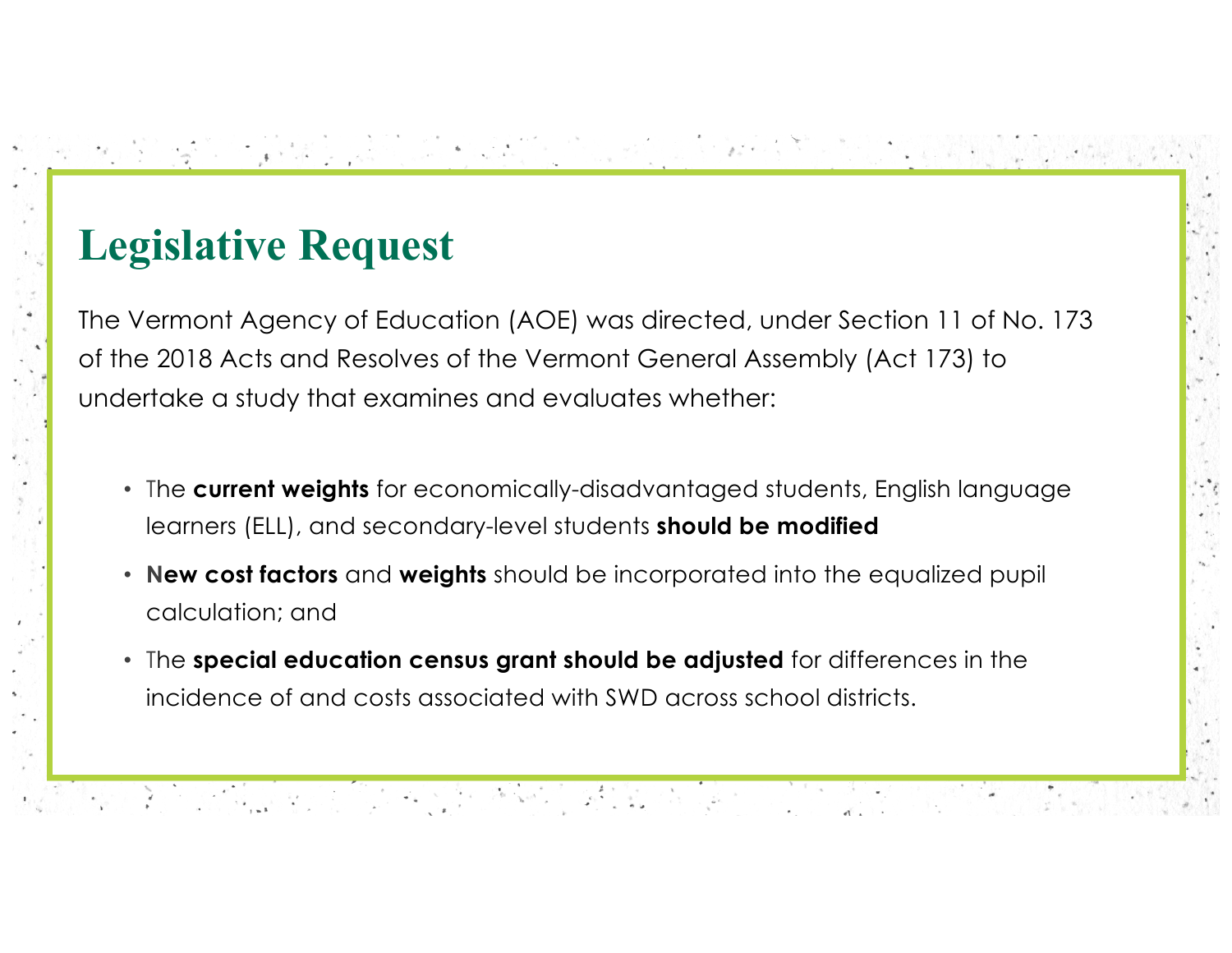# **Study Design**

Our approach to this study was focused on six key objectives:

2) [2] 그렇게 아이들이 아까지 아니라 아이가 아니라 아이들이 있어

1. Developing a **national profile** of cost factors and funding mechanisms used in state education funding formulae.

[1] 누는 그 거, 그러지, 그 그 그 가게 없어. 사이가 아주 있

- 2. Obtaining **stakeholder perceptions** and **experiences** with existing funding formulae.
- 3. Identifying aspects of **student need** and **local educational context** that **account for differences in the cost** of educating students to common standards.
- 4. Empirically deriving **weights** for a select set of cost factors that can be included in Vermont's school funding formula.
- 5. Assessing whether **further adjustments** to the census-based **special education block grant** are needed.
- 6. Developing **simulations** that can be used to **predict the effec**t of various changes to the funding formulae.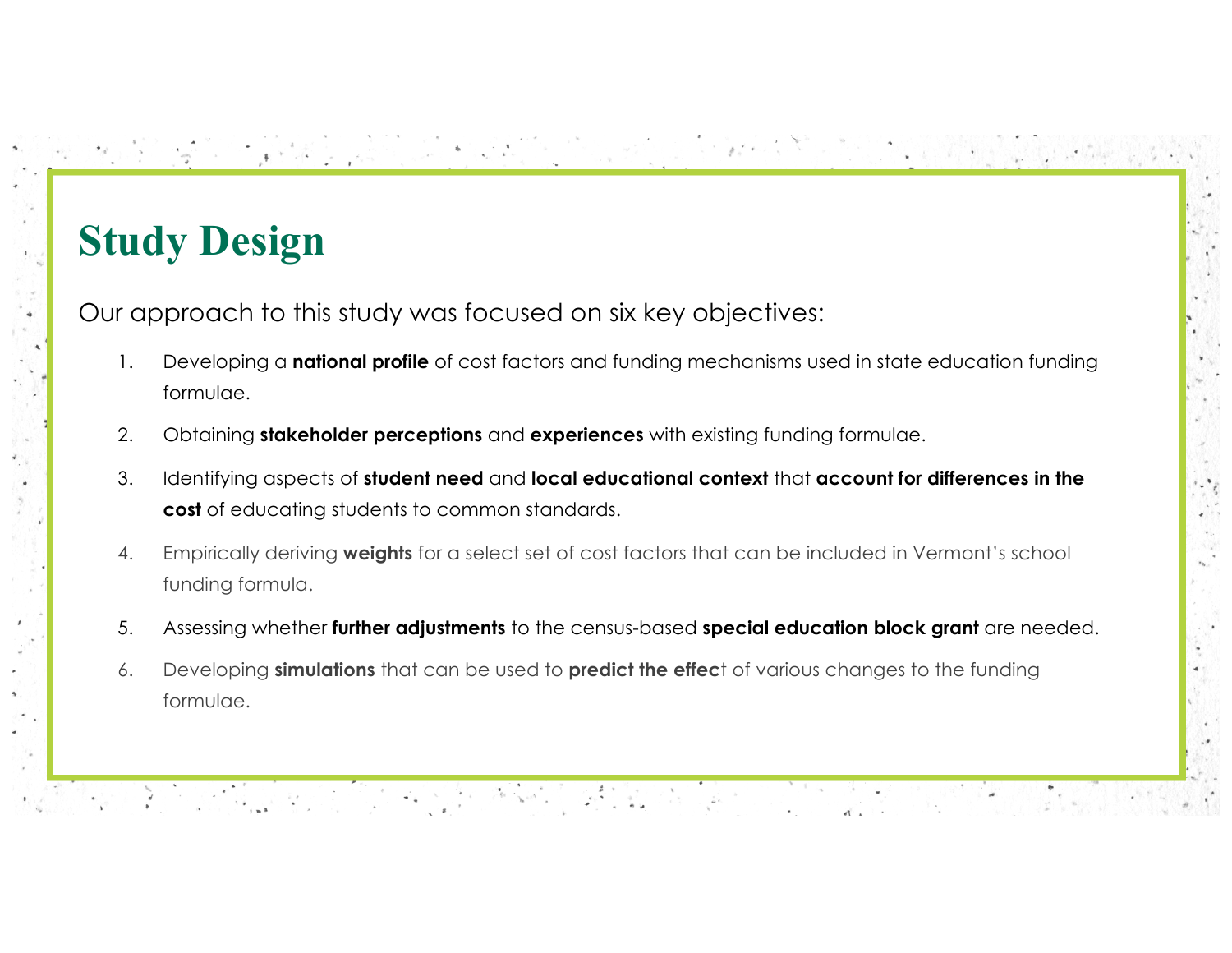# **Differences in the Cost of Education**

화장 잘 보였다. 나는 기자 시에 대장에 오라가 되나요?

- States are **responsible for ensuring equal educational opportunities** for all students. However, equal opportunity **does not** necessarily translate to **equal educational resources.**
	- Students come to school with **dissimilar learning needs** and socioeconomic **backgrounds**  that may **require different** types and levels of **educational supports** for them to **achieve common outcomes**.

2016년 1월 1일 1월 1일 1월 1일 1월 1일 1월 1일 1월 1일<br>대한민국의 대한민국의 대한민국의 대한민국의 대한민국의 대한민국의 대한민국의 대한민국의 대한민국의 대한민국의 대한민국의 대한민국의 대한민국의 대한민국의 대한민국의 대한민국의 대한민국의 대한민국의 대

• **Schools** in **different contexts** may also require **different levels of resources** to provide **equal opportunities** – e.g., **scale of operations** or the **prices** they must pay for key **resources**.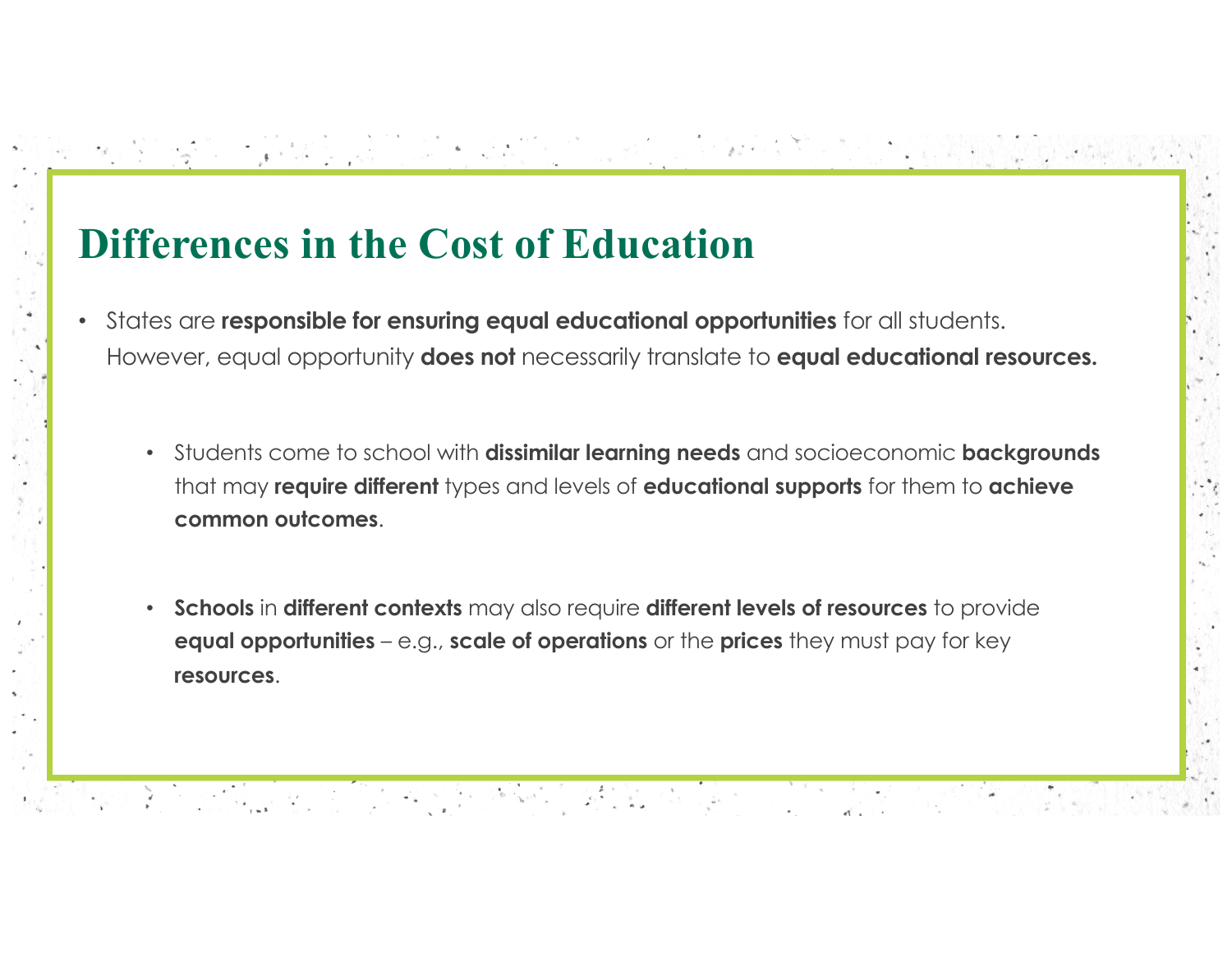# **Framework for Understanding Differences in Educational Costs**

a Politica con

| Factors Impacting Educational Costs That Are Outside School District Control |  |
|------------------------------------------------------------------------------|--|
|                                                                              |  |

**The County of the County of the County of** 

| Individual Student "Risk"<br>(where specific students require<br>specific programs/services/<br>interventions)                                              | Social Context of<br><b>Schooling</b><br>(collective student population<br>has greater need)                                                                                                                                          | <b>Scale and Sparsity</b>                                                                                                                                                                                                                                                                                    | Geographic Variation in<br><b>Input Prices</b>                                                                                                                                                                                                                                |
|-------------------------------------------------------------------------------------------------------------------------------------------------------------|---------------------------------------------------------------------------------------------------------------------------------------------------------------------------------------------------------------------------------------|--------------------------------------------------------------------------------------------------------------------------------------------------------------------------------------------------------------------------------------------------------------------------------------------------------------|-------------------------------------------------------------------------------------------------------------------------------------------------------------------------------------------------------------------------------------------------------------------------------|
| <b>Disability Status</b><br>English Language<br>Learners<br>(Requires specific staff, with<br>specific credentials to provide<br>services children in need) | Concentration of<br>Economic Disadvantage<br>(Generally requires schoolwide<br>supports involving additional<br>staffing resources such as,<br>expanded pre-k options, smaller<br>class sizes, specific pupil-support<br>staff, etc.) | District and School<br>Enrollment Size<br>(Affects required staffing ratios)<br><b>Grade Level</b><br>(Differences in academic and<br>non-academic programming)<br><b>Population Sparsity</b><br>(Affects transportation costs)<br>Degree of Rurality<br>(Affects cost of providing<br>specialized services) | <b>Employee Wages</b><br>(Wage required for recruiting<br>and retaining comparably<br>qualified teachers,<br>administrators and other staff)<br><b>Non-Personnel Resources</b><br>(Includes contracted services,<br>fuel and utilities, equipment,<br>materials and supplies) |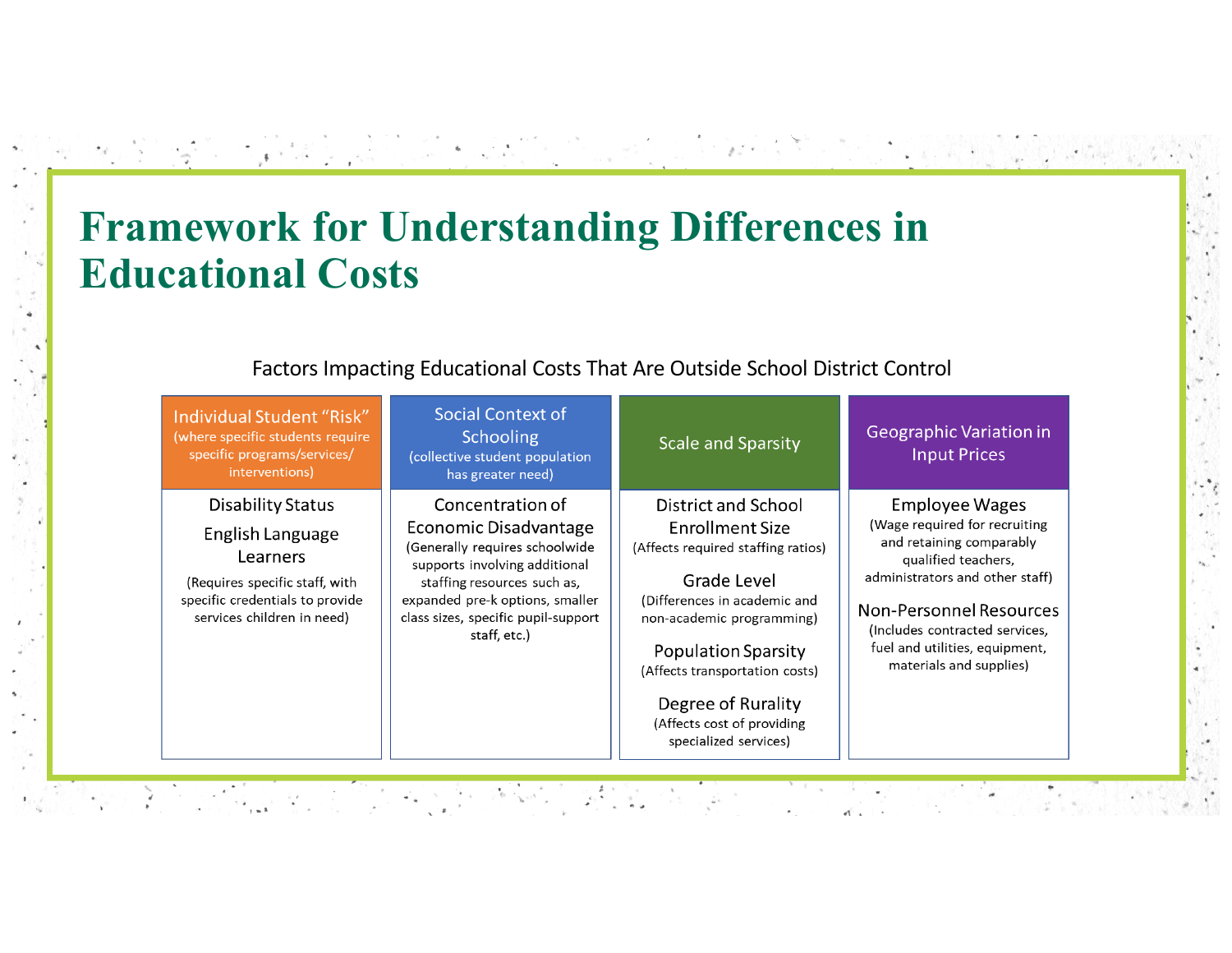# **Adjusting for Differences in Educational Costs**

 $\mathbf{A} = \begin{bmatrix} \mathbf{A} \\ \mathbf{A} \end{bmatrix}$ 

화장 전 가장 사람들은 연기 시간이 생각히 오른 회사는 사람이다.

**ALL** state education funding formula include adjustments for differences in educational costs across school districts.

This is accomplished by:

1. Identifying **specific factors** that account **differences in educational costs** across districts

2. Developing policies that **direct state aid** in ways that **offset (or equalize) cost differences** across school districts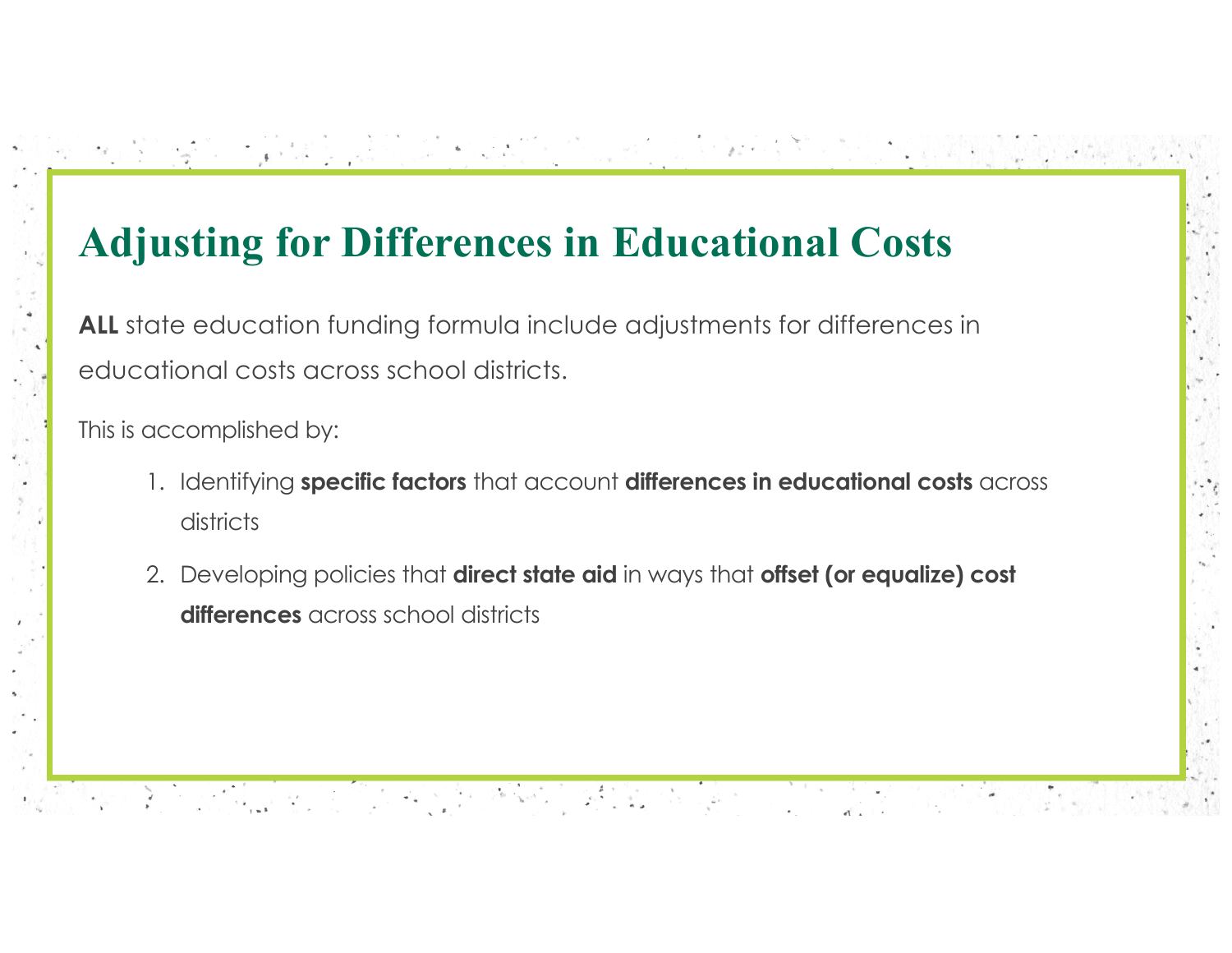# **National Profile: Cost Factors Incorporated In State Funding Policies**

#### **Student Need**

- Students with disabilities/special education (All)
- Economic disadvantage/at-risk students (47 states)
- English-language learners (48 states)
- Gifted and talented students (35 states)

• Grade level (32 states)

#### **Scale & Sparsity**

33 States recognize that small districts and schools, and those located in sparsely-populated areas, face higher per-pupil costs

- 11 states identify districts/schools based solely on size
- 1 state identifies districts based solely on population density
- 21 states condition aid on a small district/school being "geographically-necessary" (both small and isolated)

#### **Geographic Variation in Resource Prices**

11 States incorporate "regional cost adjustments" in their formulae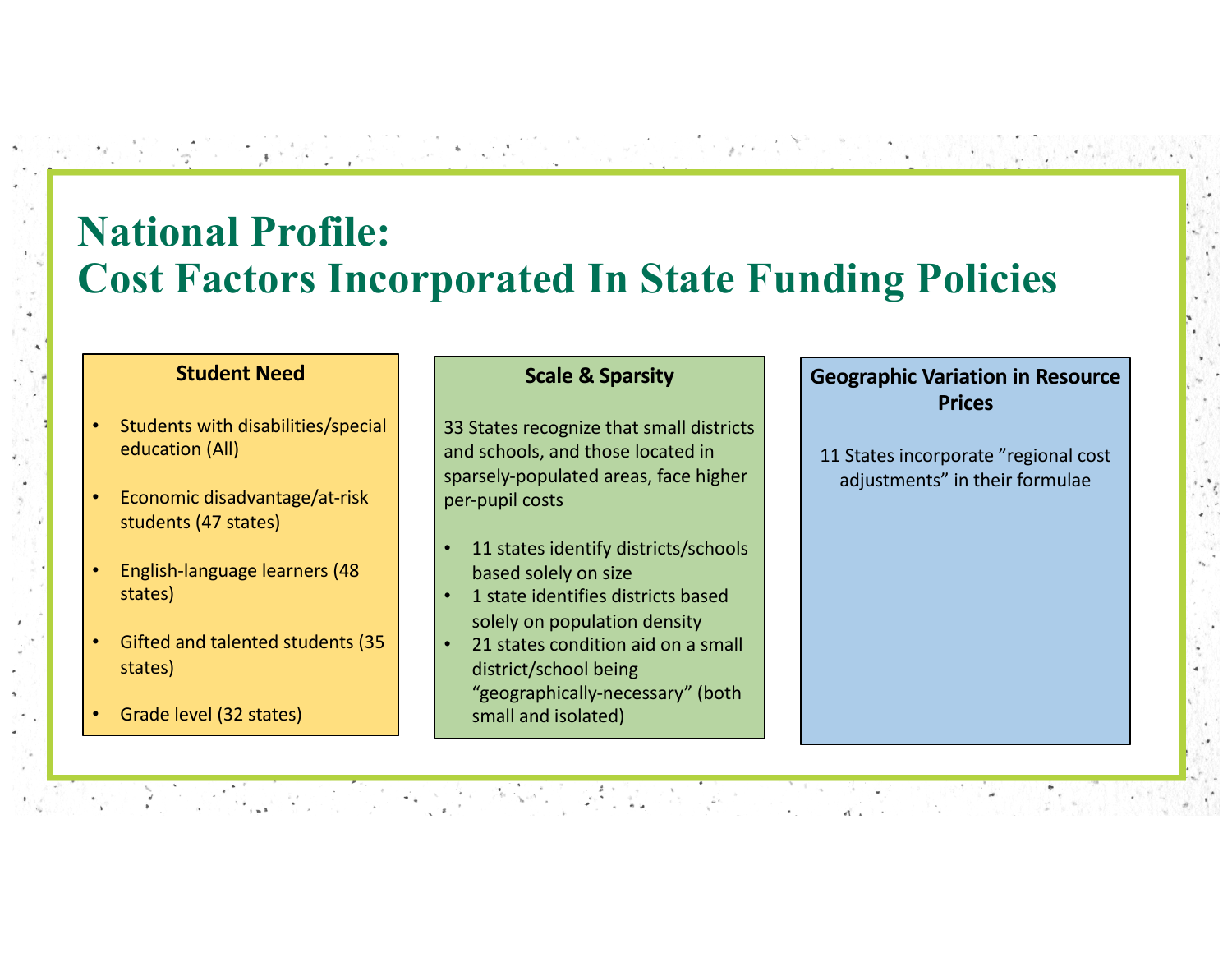# **Mechanisms for Allocating Additional State Aid**

• All states rely on a variety of different mechanisms for allocating additional aid to school districts to offset differences in costs, including:

THE R. P. LEWIS CO., LANSING MICH.

- Single student weights or per capita stipend amounts
- Multiple student weights
- Resource-based allocations
- Cost reimbursement
- Categorical grant programs

[2] 그 사회, 오늘 1, 인터넷 (SHA) (2014년)

#### *The "mechanisms" incorporated in policy can differ by cost factor.*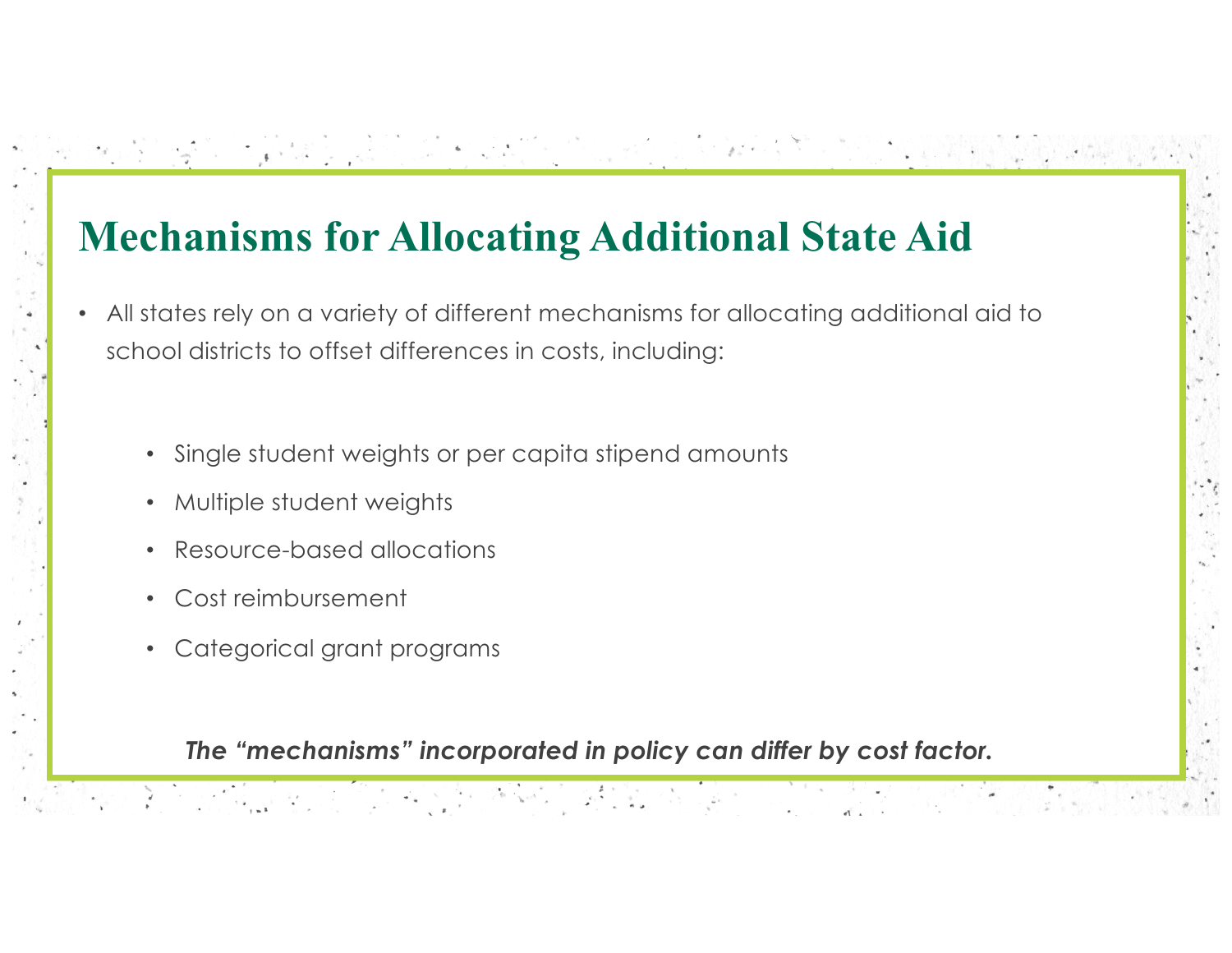# **Vermont's School Funding Policy**

화장 잘 보였다. 일을 인기는 이 오늘에 오리와 되나요?

The State's existing policy largely relies on localities to make appropriate adjustments to their annual budgets for cost factors and then adjusts for differences in costs in its funding policy through:

[이 누가 아이들이 있는 그 소개를 이 사이라면서요 !!]

- **1. Categorical grants** that provide supplemental funding for specific programs or services.
- **2. Weighting** a district's average daily membership for cost factors, and then **using districts' weighted membership** to **equalize local per pupil spending** for the purpose of calculating **local tax rates**.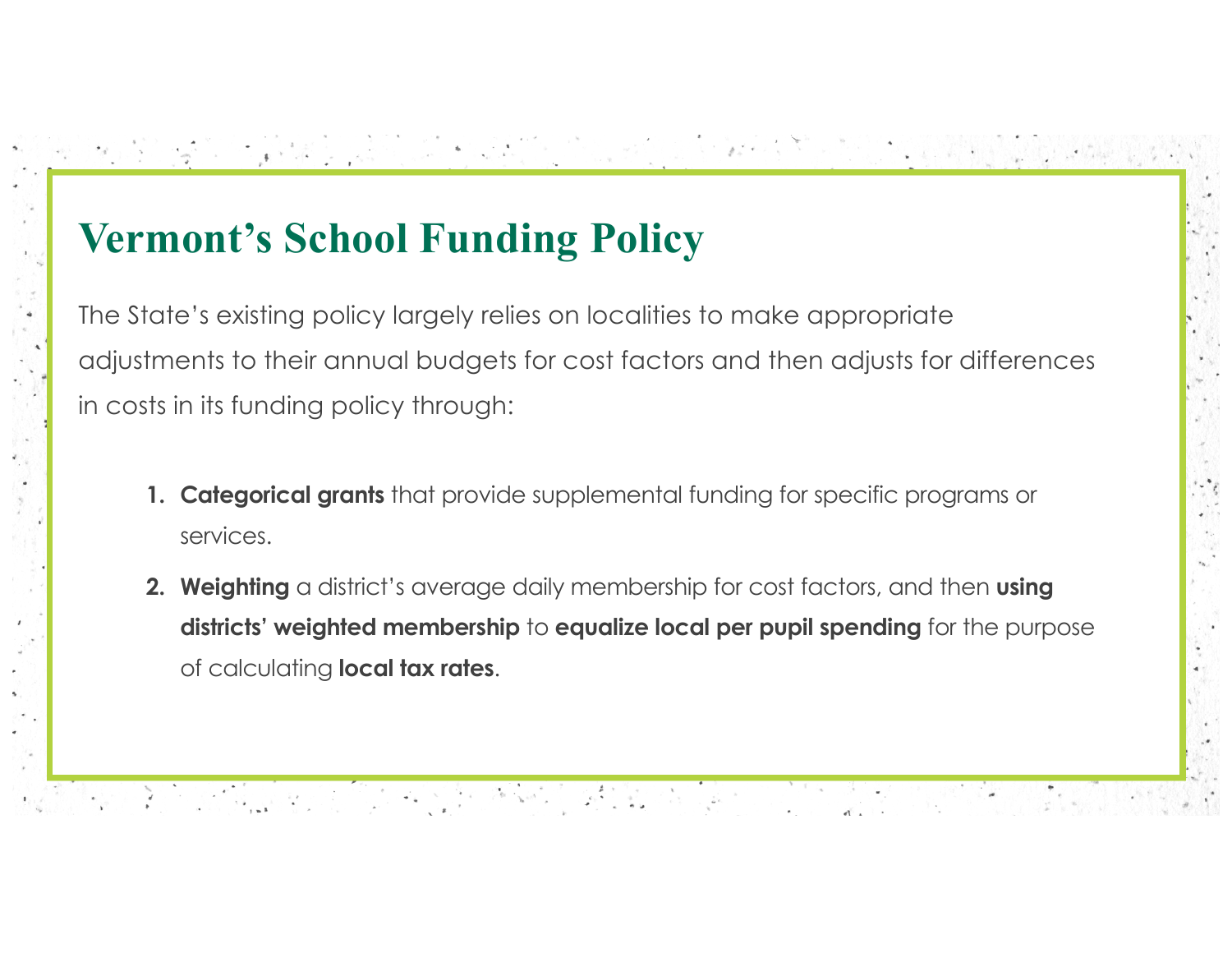#### **Vermont's Three Primary Categorical Grant Programs**

| <b>Categorical Grant</b> | <b>Description</b>                                                                                                                                                                                                                                                        | <b>FY19 Appropriation</b> |
|--------------------------|---------------------------------------------------------------------------------------------------------------------------------------------------------------------------------------------------------------------------------------------------------------------------|---------------------------|
| <b>Special Education</b> | The special education finance program administers the State's special<br>education funding laws. The current state funding formula for K-12<br>services is a reimbursement system.                                                                                        | \$189,382,665             |
| <b>Transportation</b>    | Transportation aid is available to reimburse up to half of school district<br>expenditures to transport students to and from school. Exact<br>reimbursement percentages are limited by appropriated amounts and<br>are determined by the amount of district expenditures. | \$9,551,507               |
| <b>Small Schools</b>     | Small school districts operating at least one school are eligible for a<br>small schools support grant if the two-year average enrollment is less<br>than 100 or if the average grade size is 20 or fewer.                                                                | \$7,274,974               |
|                          |                                                                                                                                                                                                                                                                           |                           |

 $\sim$ 

*Vermont's categorical grant programs provide explicit, additional state aid that offset direct expenditures in school district budgets.*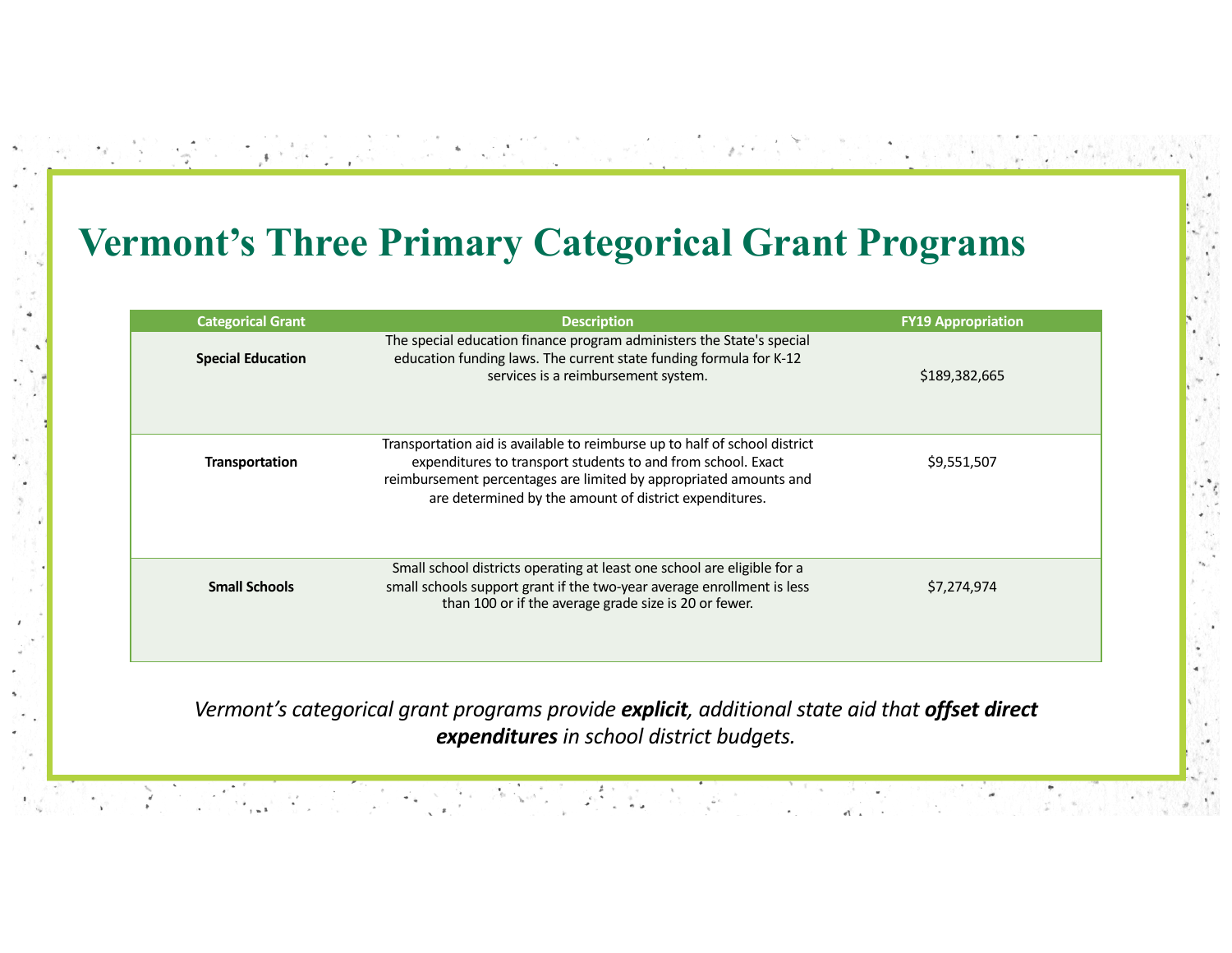# **Weighting**

Vermont's education funding formula uses **weights** to **calculate the number of equalized pupils** in a school district.

Specifically, the weights:

**Implicitly adjust** for spending differences by equalizing per pupil spending across districts according to differences in educational costs

그 그는 그 거니까 있는 그는 일에 있었어요? 소문

**Impact local tax burden** to pay for the additional cost of ensuring all students achieve common educational standards

*Weights DO NOT generate additional state revenue for local school districts; rather they impact local tax capacity to generate education-related revenues*

화장 잘 보였습니다. 그 인터넷 대표 사이 오늘 가지를 했다.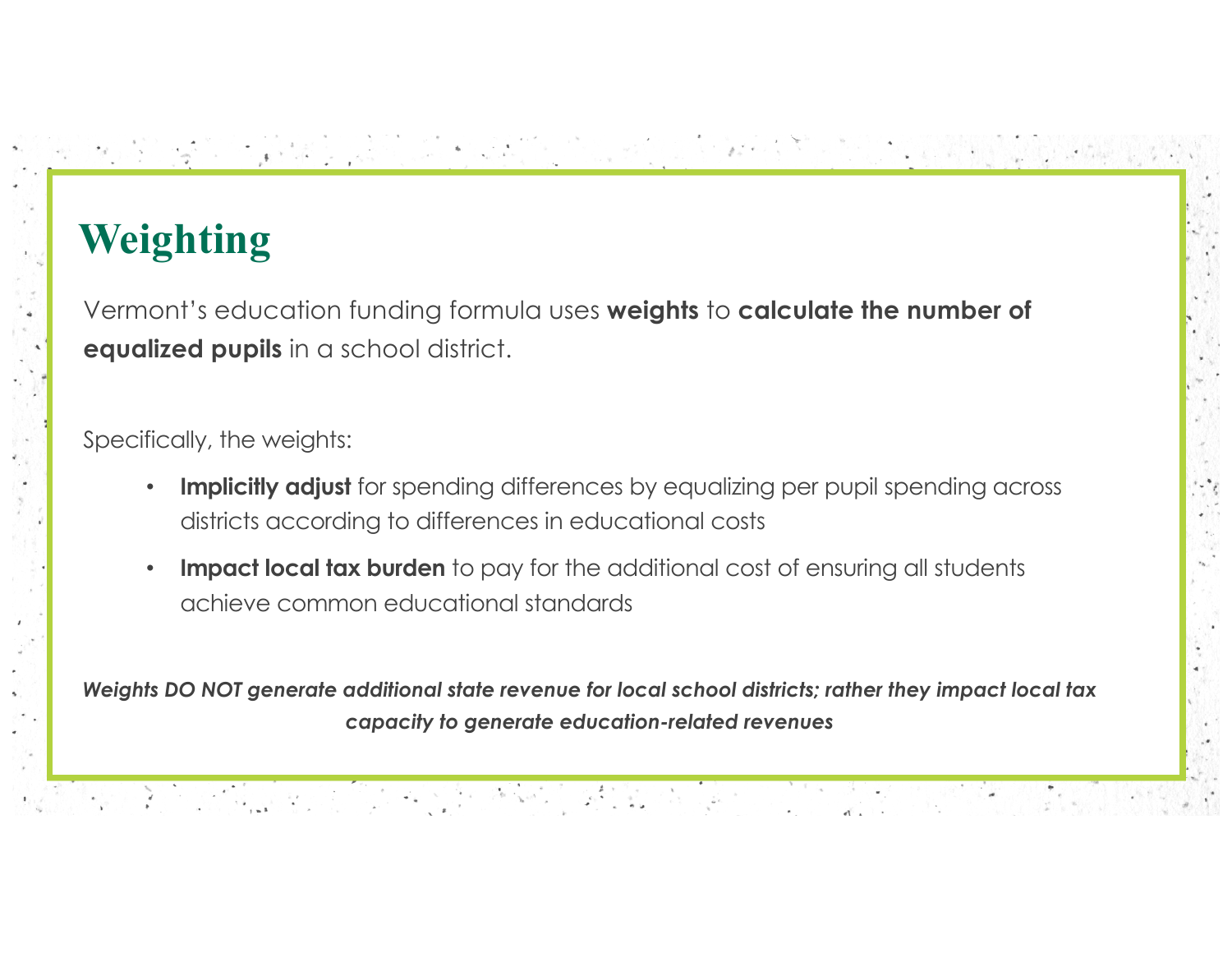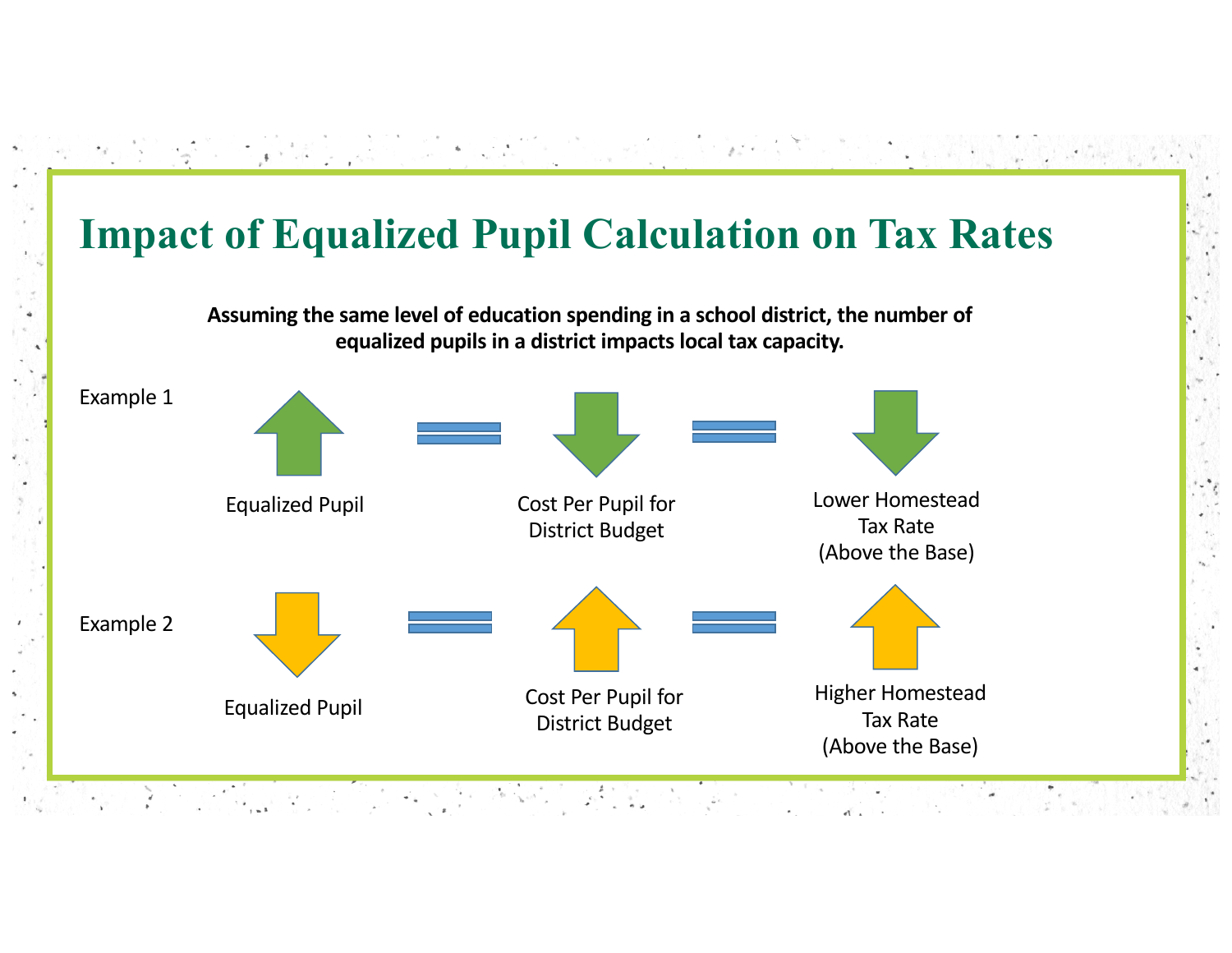# **Existing Weights**

Currently, Vermont recognizes four categories of students that are presumed to have higher or lower costs (current weighting in parentheses):

- **1. Economically-disadvantaged students (1.25)**
	- The value of the weight predates the passage of Vermont Act 60 (1997), and there is no evidence that the value of the weight was empirically derived

[이 2019] 2019 - 1019 - 1019 1019 1019 1019 1019

- **2. English language learners (ELL) (1.20)**
	- The value of the weight predates the passage of Vermont Act 60, and there is no evidence that it was empirically derived
- **3. Secondary students (grades 7-12) (1.13)**

- 2017 AOE report evaluated secondary weight and found a ratio of 1.18 between secondary and elementary per pupil spending (when elementary spending was about 1.0)
- **4. Pre-kindergarten students (0.46)**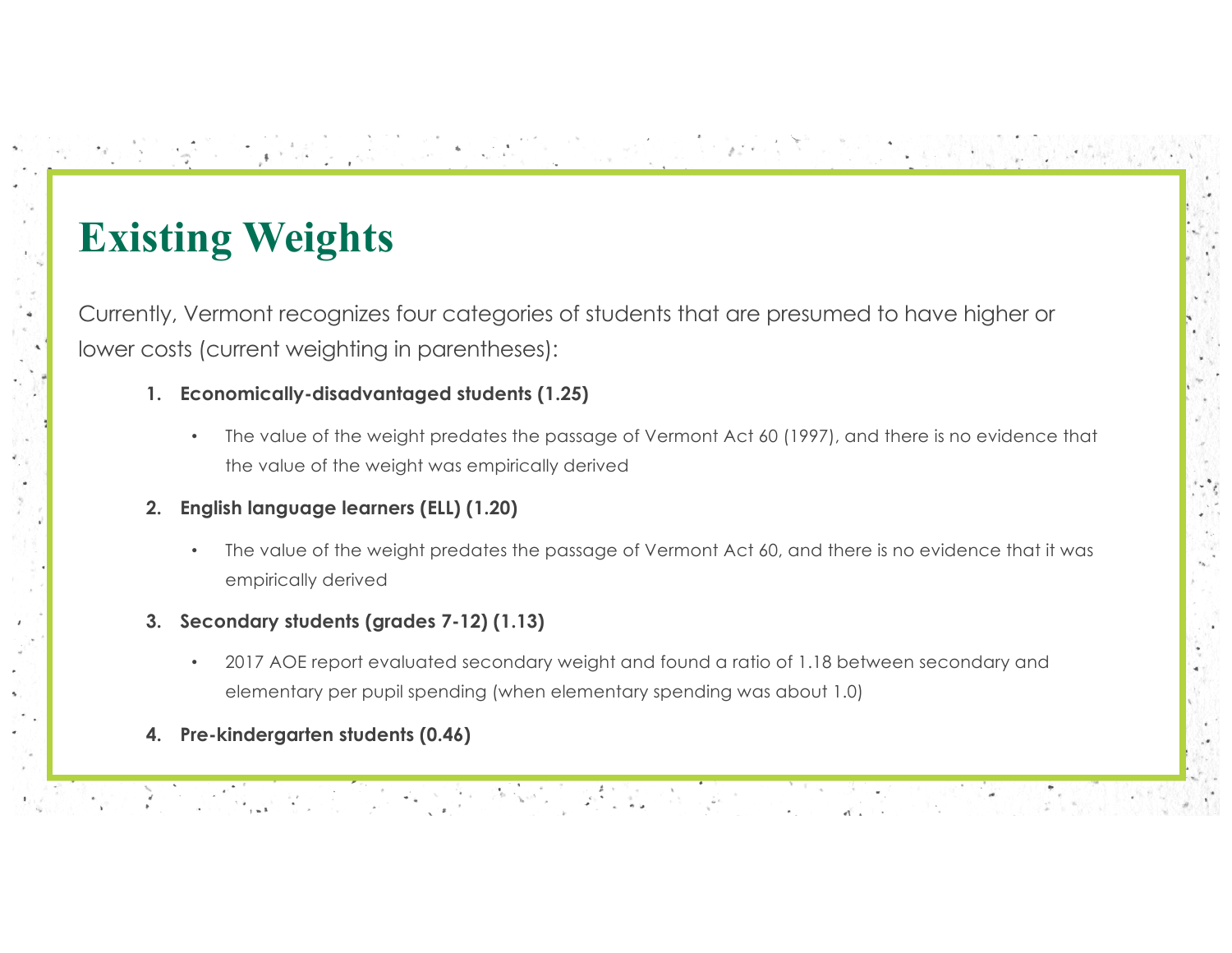## **Stakeholder Perspectives on Cost Factors & Weights in Vermont's Existing Formula**

There was agreement among stakeholders that:

1992년 2월 20일 1월 20일 12월 20일 12월 20일 12월 20일<br>1992년 - 1992년 1992년 1월 20일 12월 12일 12월 12일 12월 12일

- 1. The **cost factors** incorporated in the calculation **do not reflect current educational circumstances.**
- 2. The **values** for the existing **weights** used to calculate districts' equalized pupil counts have **weak ties** with the actual differences in the **costs for educating students** with disparate needs or **operating schools in different contexts**.
- 3. The State's **Small Schools grant** program is **problematic** in its design and current operation
- 4. There is a **need** for **specific and targeted grant aid** to support schools struggling to meet different and increased levels of student need due to **childhood trauma** and **mental health concerns.**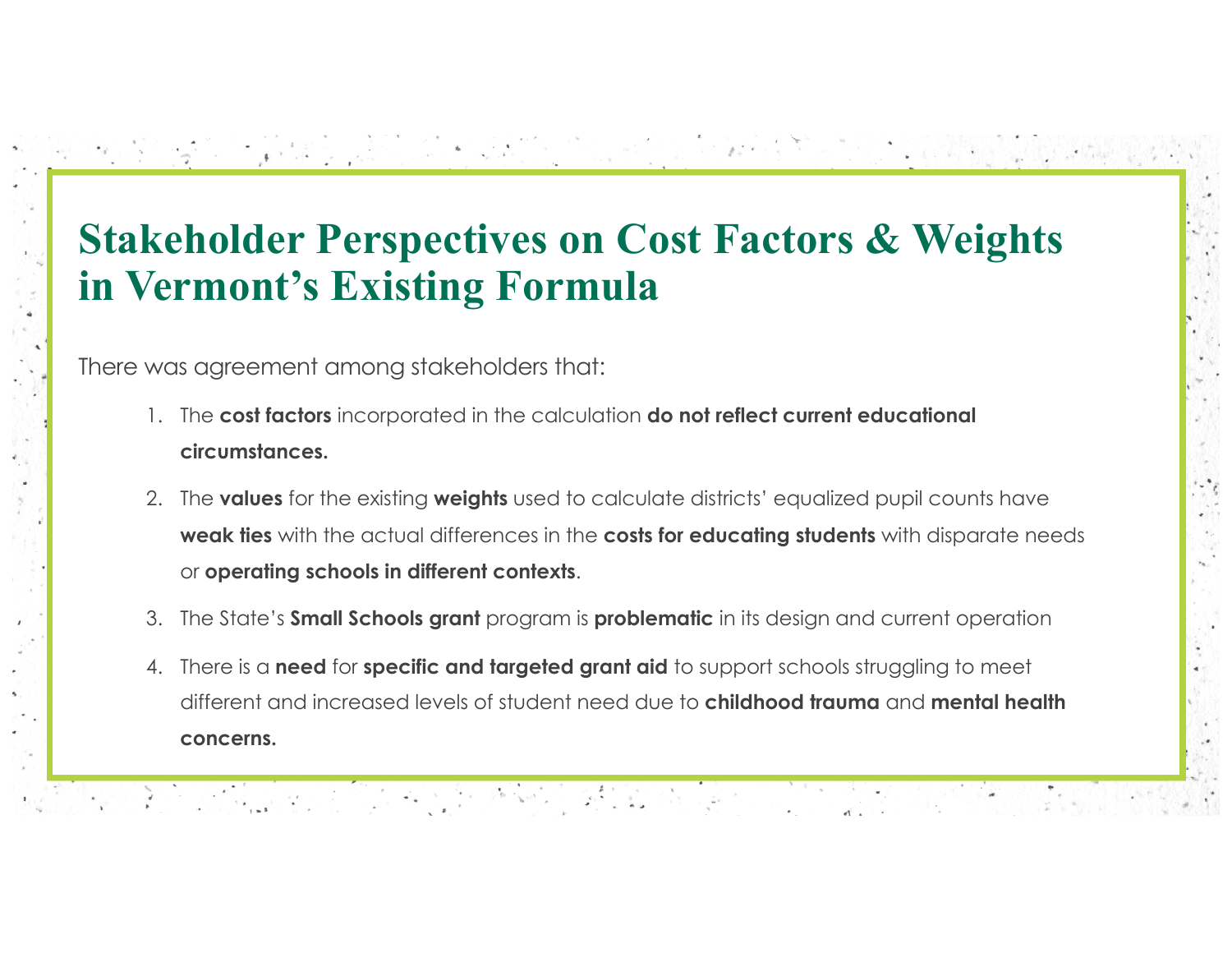# **Stakeholder Perspectives on Special Education Census Block Grant Calculation**

Stakeholders were **mixed in their perspectives** on the **need for potential adjustments** to the census grant calculation for differences in student poverty across school districts.

- In their words:
	- At one end of continuum, *"The sky is not going to fall."*
	- At the other end of continuum, *"The correlation between poverty and disability is strong."*
	- Somewhere in the middle, *"It's too soon to tell whether the grant will be a problem."*

Stakeholders who were concerned about how the census grant will be calculated also recognized that, in part, their **apprehension** was **tied to concerns** about challenges with the **existing system for weighting pupils**.

For example:

• If the weight for poverty was adjusted to reflect what they thought was the *"true differential in costs"* in educating economically-disadvantaged students and students with complex socio-emotional needs stakeholders indicated they would be *"more comfortable"* with the existing census grant calculation.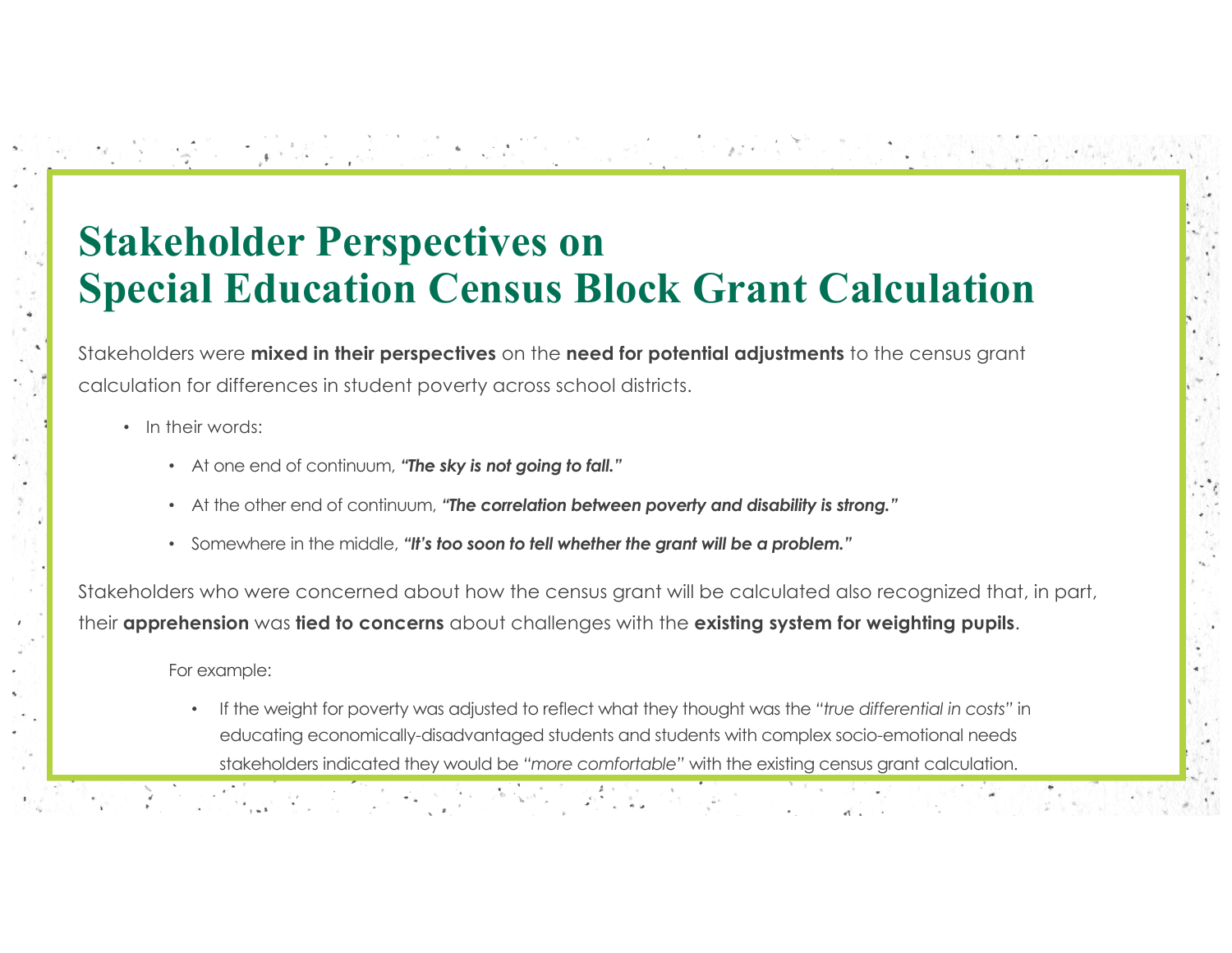# **Stakeholder Perspectives on Small Schools Grant**

- Stakeholders were **uniformly opposed** to continuing the Small Schools grant program.
	- In the words of one stakeholder, *"Everyone is looking for a better way forward."*
- Nearly all interview participants viewed the Small Schools grant program as **fundamentally at odds with the policy goals articulated in Act 46**.
- There was general agreement, however, that the state needs to support **geographically-necessary small schools.**

1992년 2월 12일 1월 1일 - 인기 - 인기 - 호텔 제작 - 호텔 1월 2일 10월 1

In the words of one stakeholder, *"We don't want to create disincentives with respect to Act 46 – but, we want to address factors that stress schools and impact risk to equal opportunity."* 

• In general, stakeholders felt that **incorporating weights** for **school size** and *"***rurality***"* in the equalized pupil calculation would **alleviate concerns** related to eliminating the Small Schools grant program.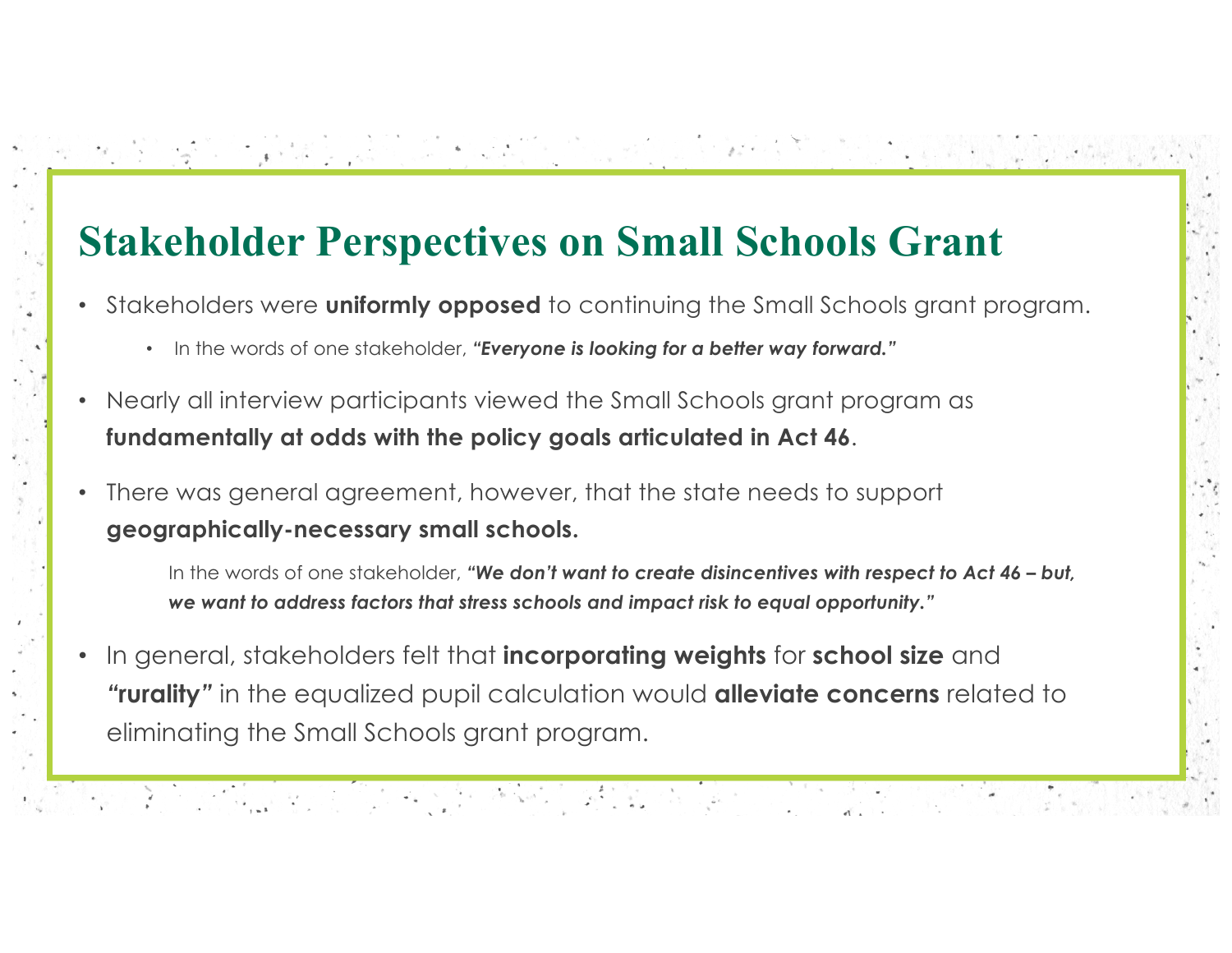# **Other Considerations Identified by Stakeholders**

- Concerns about the impact of Vermont's **Early College Program (ECP)** on a districts' long-term weighted membership.
	- General consensus that ECP students **should be counted** in a district's weighted long-term membership as a **fraction of a full FTE student**, as opposed to the existing practice of not including them at all
- Underlying concern that efforts to **update the equalized pupil calculation** to better reflect costs and introduce *"more equity into the system"* **may not translate**  to increased levels of spending in districts with higher need.

• In some low-spending districts, additional tax capacity generated by a higher equalized pupil count would be seen as an **opportunity to reduce taxes**, **rather than increase spending**.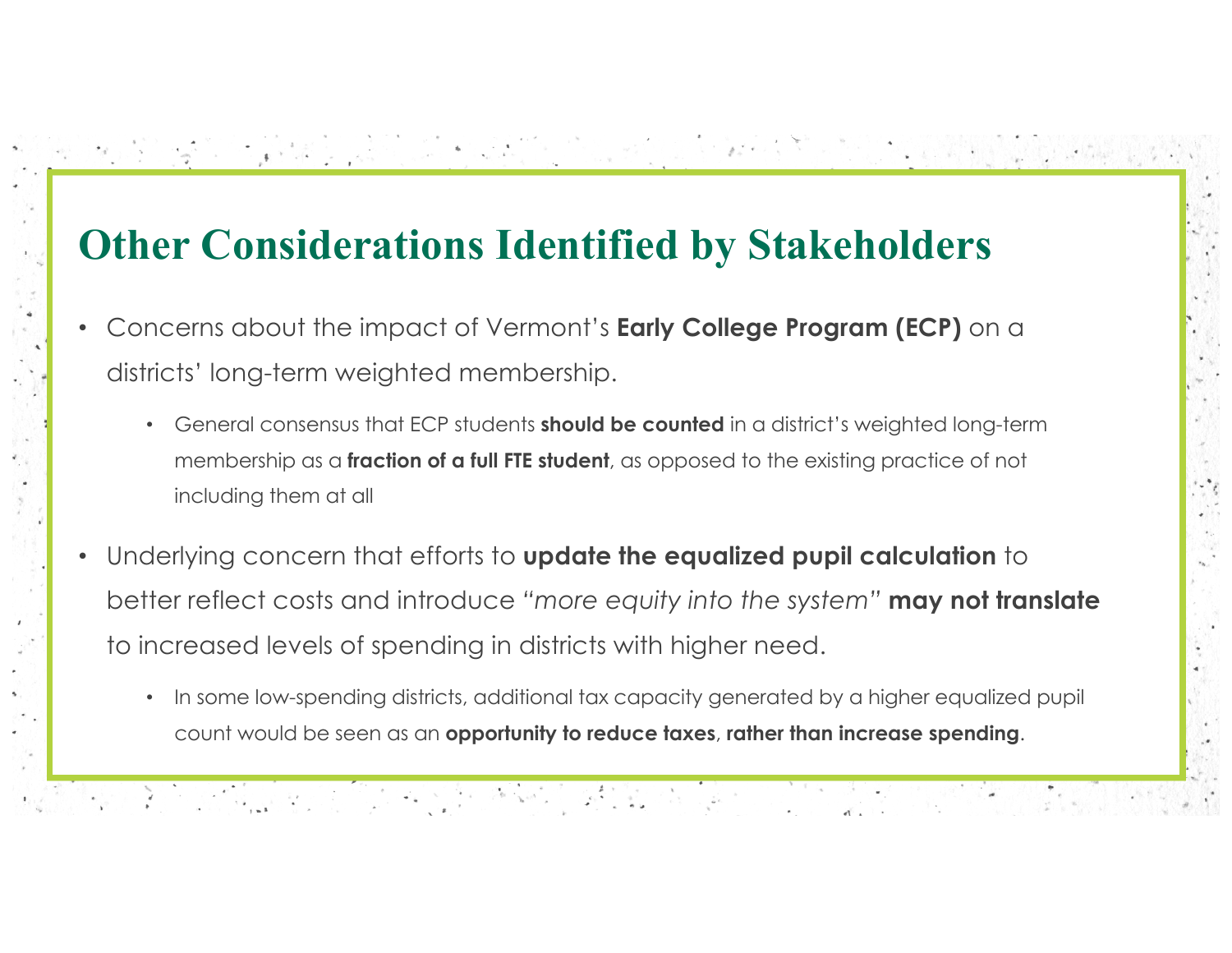# **Evaluating Cost Factors & Weights Included in Vermont's Education Funding Formula**

Key task was to consider the appropriateness of the cost factors and weights to be used in Vermont's equalized pupil calculation. Specifically:

**TOO TAT THE SECOND PLANTIFICATION** 

1. What **cost factors** should be accounted for in Vermont's equalized pupil calculation?

1932년 2월 22일 12월 22일 12월 12일 12월 12일 12월 12일 12월

2. When calculating the number of equalized pupils, what should the **magnitude of the adjustment** (or weight) be for each cost factor?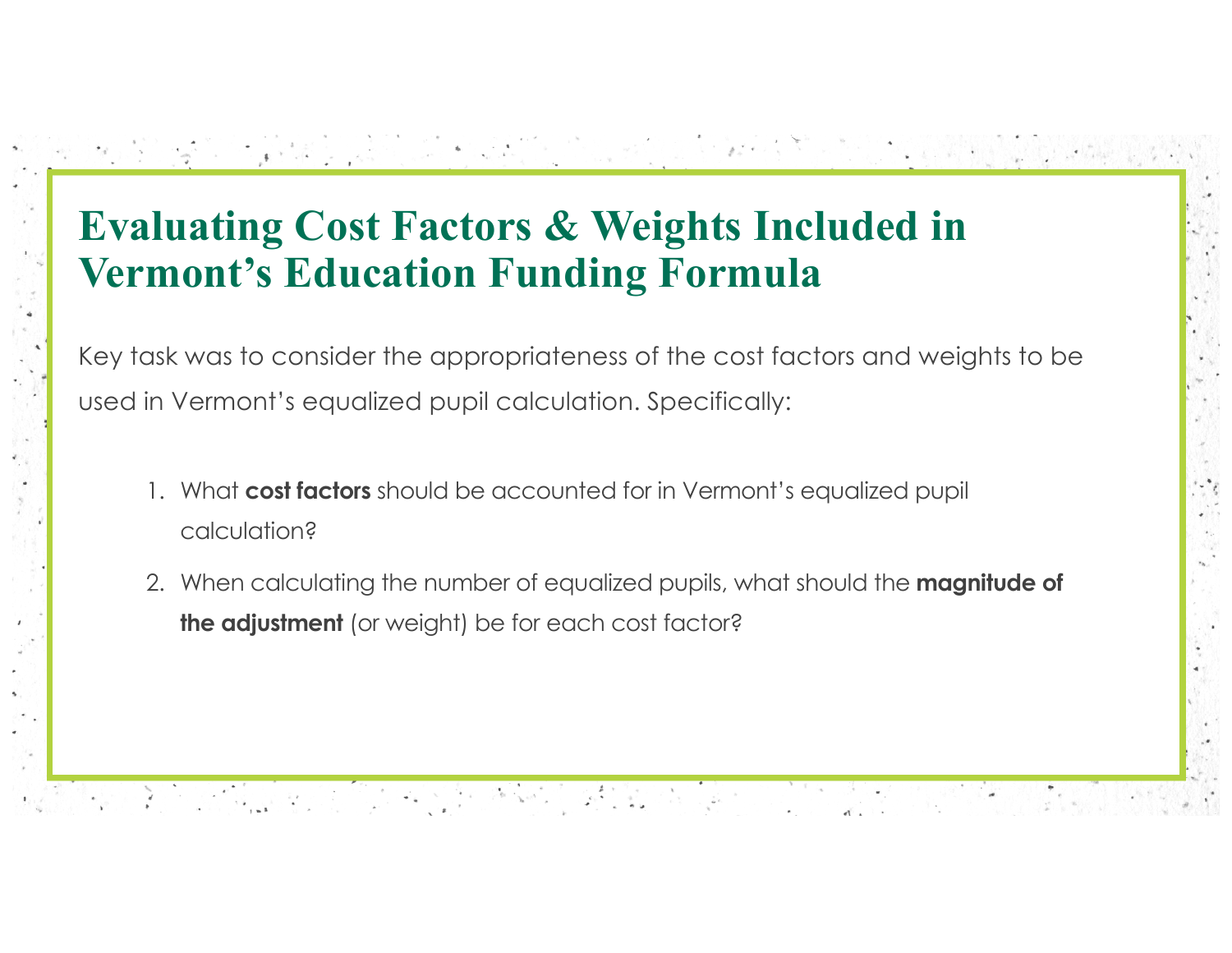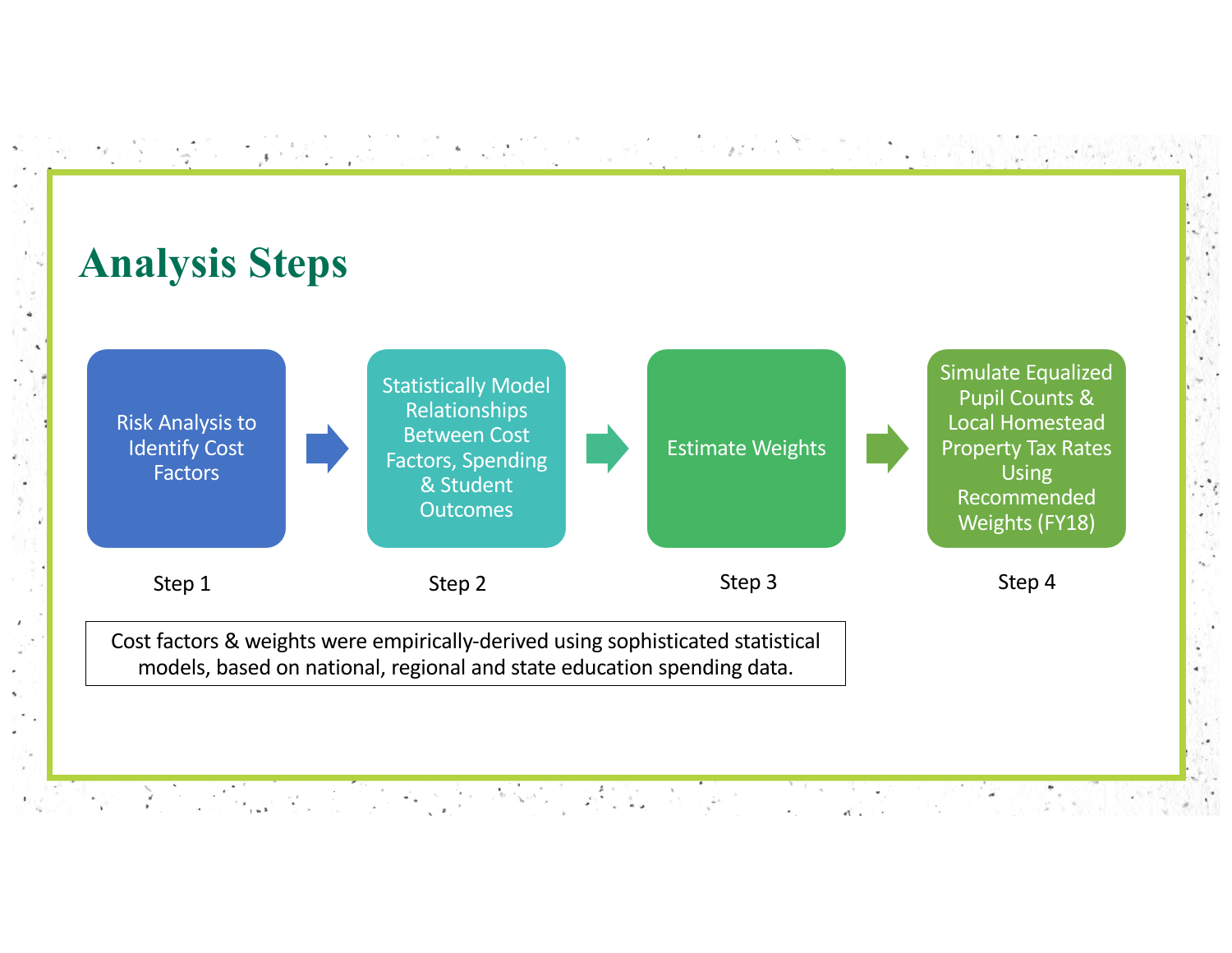# **Risk Analysis Findings**

#### *School*

• The percentages of students who are **economically disadvantaged**, **SWDs (mild and severe),** and **ELLs** are relevant measures of student need.

- Paul 1999년 1월 1일 전화 경찰은 관계로

- The negative relationship between the share of students who are economically disadvantaged in a school and average levels of student achievement is **more pronounced at the middle and secondary levels than at the elementary level**.
- The negative relationship between the share of students who are economically disadvantaged in a school and average levels of student achievement is **weaker in smaller schools than it is in larger schools**

#### *District*

- The poverty rate and the percentage of students with mild disabilities were relevant measures of student need.
- The negative relationship between the share of students who are economically disadvantaged in a district and average levels of student achievement is **stronger in districts in more populated areas** than in districts in more sparsely populated areas of the state.

2) 2012년 10월 11일 (1948년 1월 1일 1월 1일 1월 1일 1월 1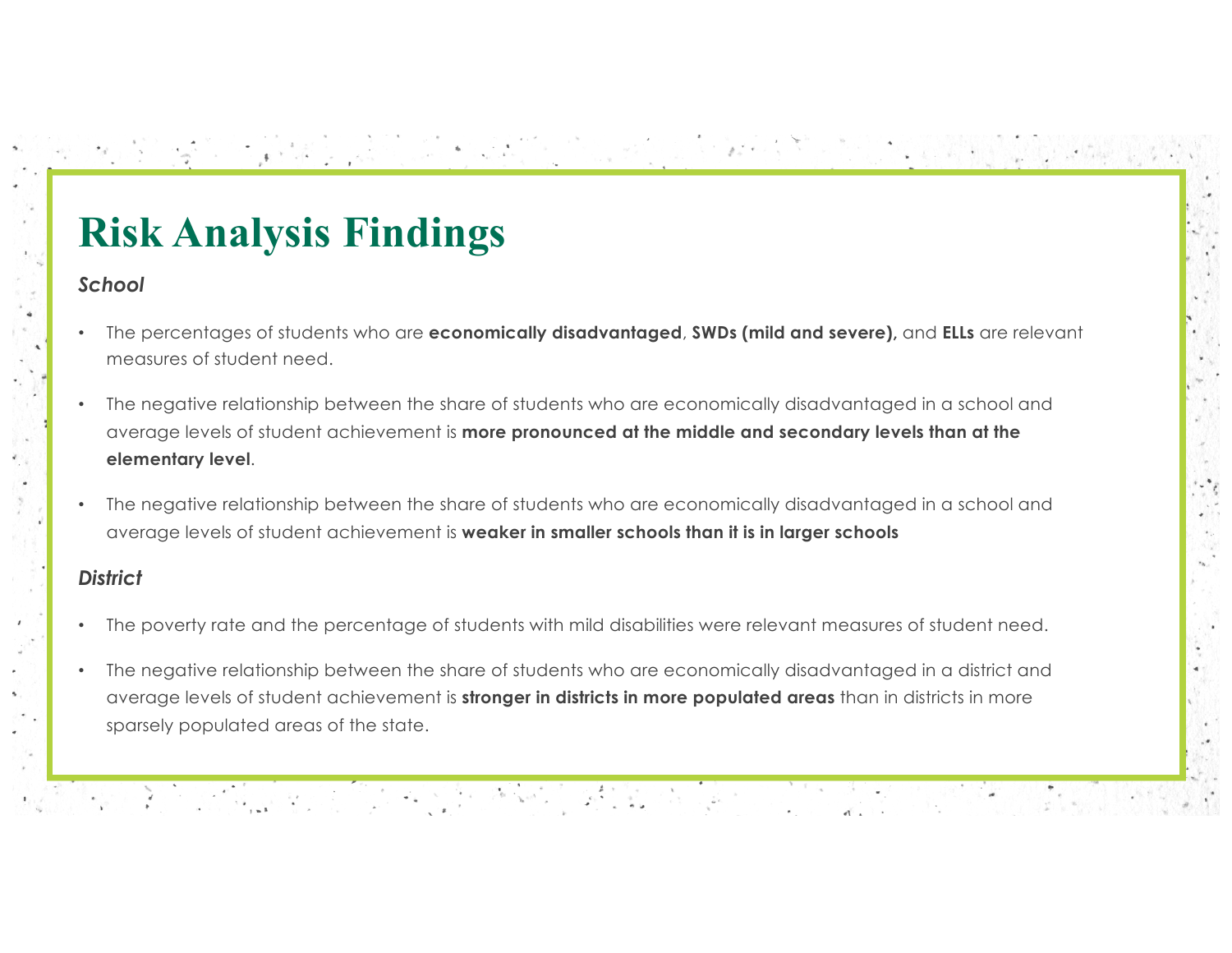# **Cost Function Analysis**

We estimated three sets of cost function models, each corresponding to a different unit of analysis:

1 2019년 전 12 Mail 12 Louis 11월 21일 10월 12월 12

- **Model 1** examined educational spending for **Vermont districts** for the 2009–2018 academic years.
- **Model 2** examined educational spending for **Vermont schools** for the 2009–2018 academic years. The model used data provided by Vermont AOE.
- **Model 3** examined educational spending for districts in the **Northeast region**, including Vermont, New Hampshire, Maine, and Massachusetts (FY 2018)

*Estimating multiple cost function models allowed us to evaluate the consistency of our findings across different units of analysis and data sources.*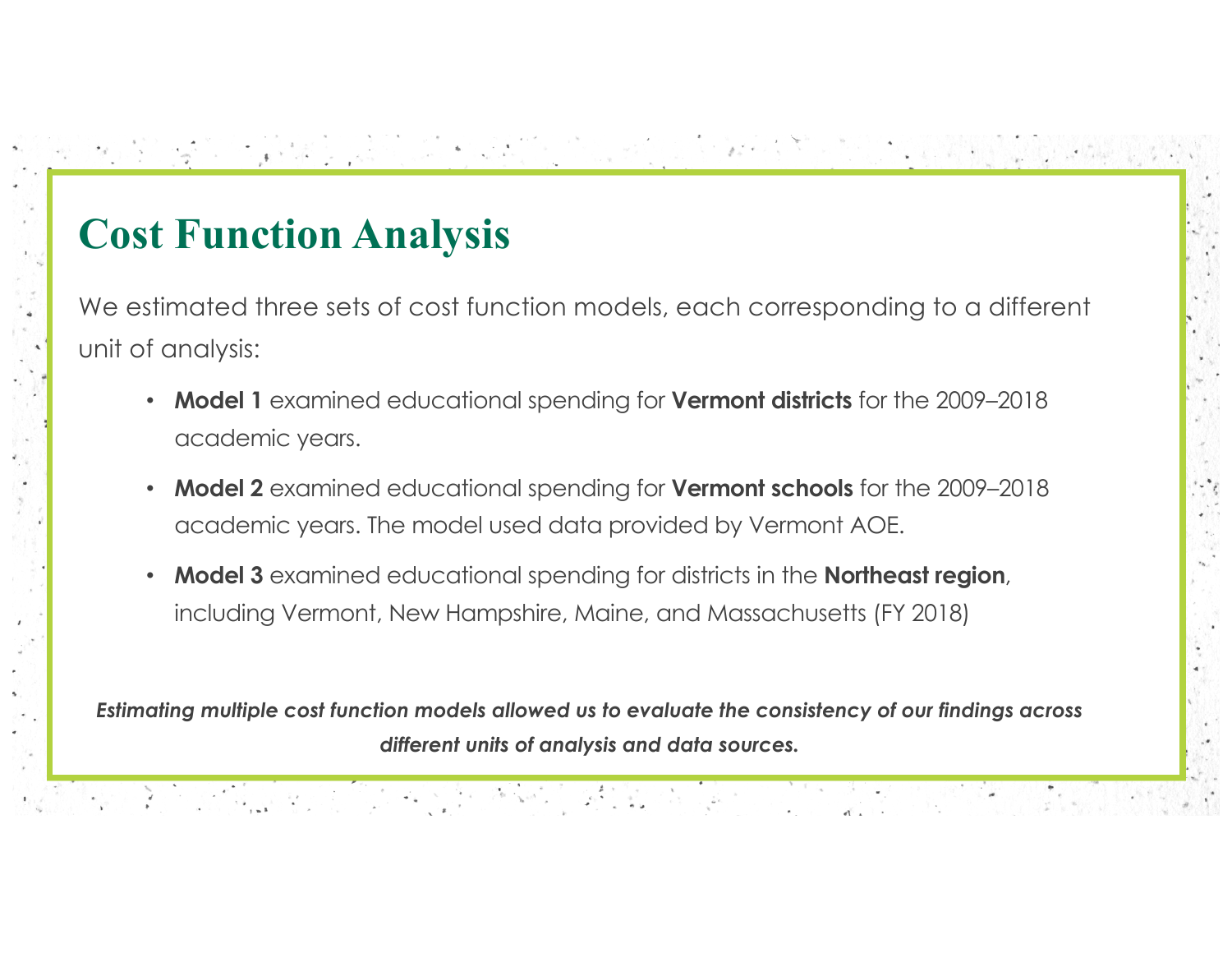# **Weight Estimation Models**

• Used the **cost function model results** to **estimate weights** that can be incorporated into Vermont's existing school funding formula.

- In the weight estimation, we **gave special consideration** of **students with disabilities** as a **cost factor** when deriving weights:
	- **Models make different assumptions** about whether to include SWD as a cost factor in the statistical models:
		- **Control** for cross-district or –school differences in SWD

1992년 2월 20일 1월 20일 1월 20일 1월 20일 1월 20일 1월 20일<br>1992년 1월 20일 1월 20일 1월 20일 1월 20일 1월 20일 1월 20일 1월 20일 1월 20일 1월 20일 1월 20일 1월 20일

- **Do not control** for cross-district –school differences in SWD
- Why is this important?
	- **Practical implications** for all how all all **other cost factors are interpreted**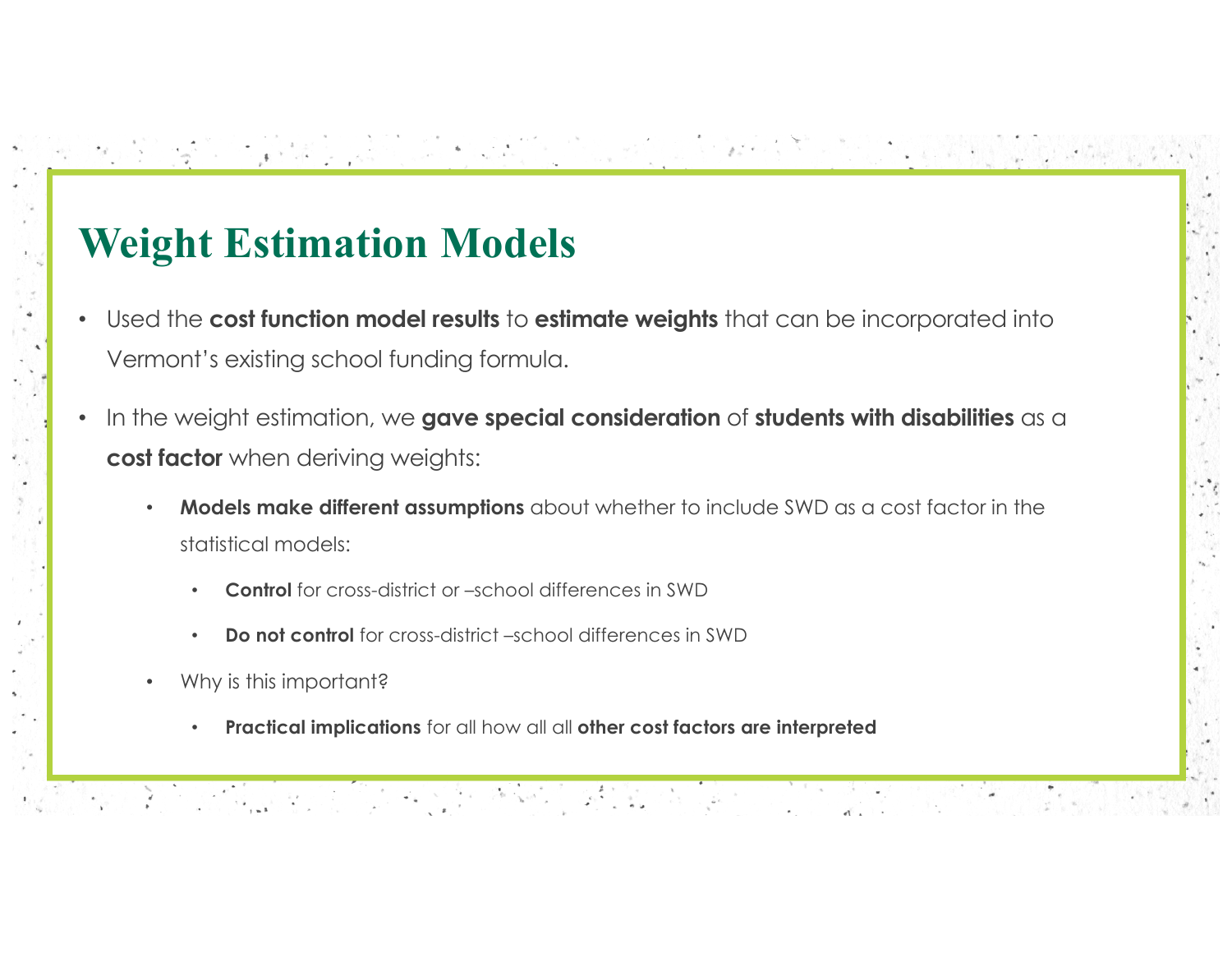### **Identified Cost Factors**

**Five cost factors** were identified that are related to differences in educational costs across Vermont school districts.

[1] 2011년 10일 : 10일 : 10일 : 10일 : 10월 10일 : 10월 10일 : 10월 10일

- 1. Percentage of students who are **economically disadvantaged**
- 2. Percentage of students who are **ELL**
- 3. Percentage of students who are enrolled in the **middle-** and **secondary-grades**
- 4. Indicators for **geographically-necessary small schools**

1993년 2월 2일 전 1993년 1994년 1995년 1997년 1998년 1998년 1998년 1999년 1999년 1999년 1999년 1999년 1999년 1999년 1999년 1999년<br>대한민국의 대한민국의 대한민국의 대한민국의 대한민국의 대한민국의 대한민국의 대한민국의 대한민국의 대한민국의 대한민국의 대한민국의 대한민국의 대한민국의 대한민국의 대한민국의 대한민국의 대한민국의 대

**5. Population density** of the community in which a district is located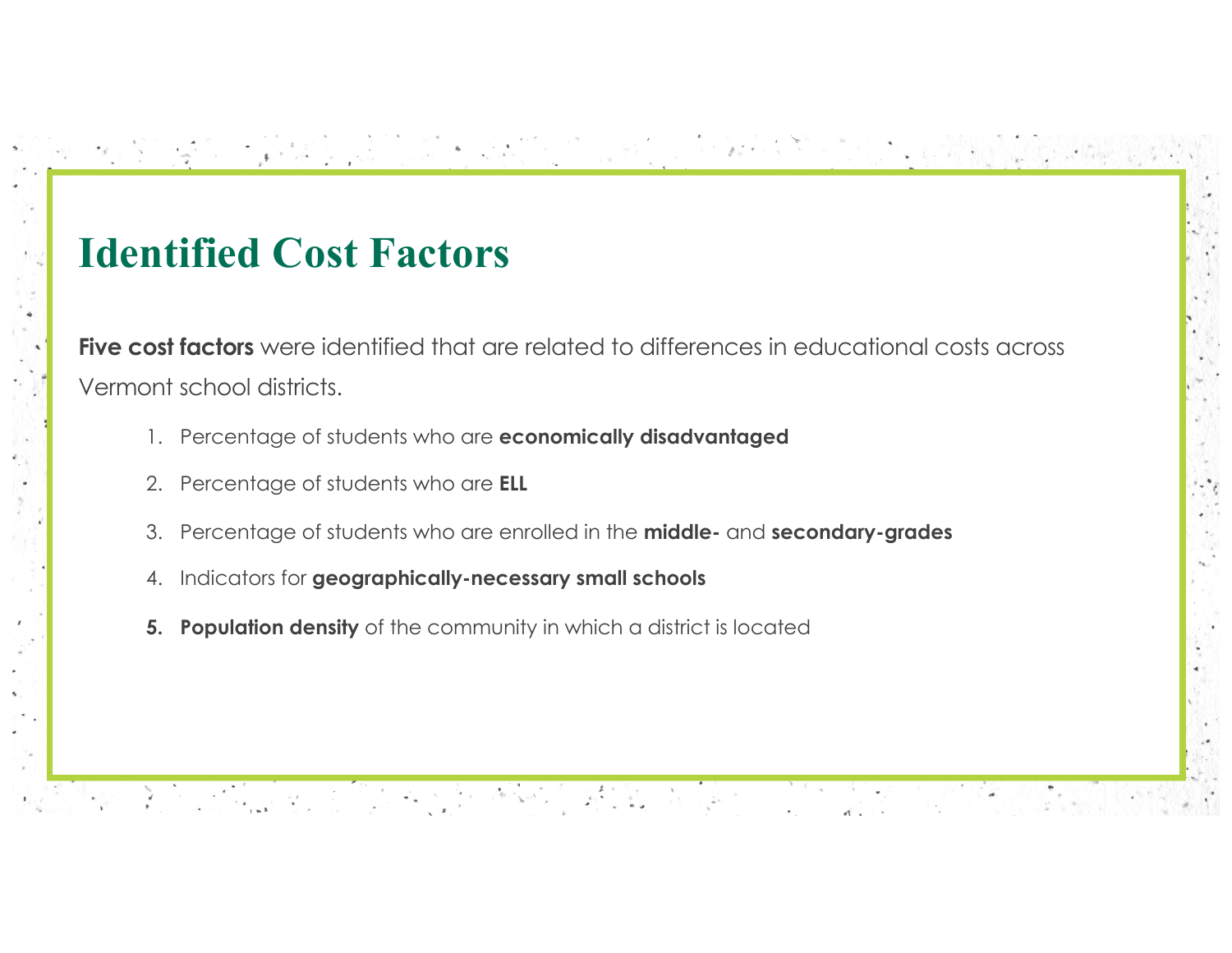### **Recommended Weights**

1999년 2월 24일 12월 24일 12월 24일 12월 24일 12월 24일 12월 24일 12월 24일 12월 24일 12월 24일 12월 24일 12월 24일 12월 24일<br>2010년 12월 22일 12월 22일 12월 22일 12월 22일 12월 22일 12월 22일 12월 22일 12월 22일 12월 22일 12월 12월 12월 12월 12월 12월 12월 12월

- Recommended weights were derived from the **Vermont-specific schoollevel models**.
- Weights derived from the school-level model were **most consistent** with those derived using data for **districts in the Northeast region**, particularly the weights for economic disadvantage and ELLs.

|                           |                               | <b>Weight Value</b>           |                                                                                                  |                                                                                               |
|---------------------------|-------------------------------|-------------------------------|--------------------------------------------------------------------------------------------------|-----------------------------------------------------------------------------------------------|
| Cost Factor               | Measure                       | <b>Existing Weight</b><br>(1) | New Weight<br>Derived from<br>Models <b>Without</b><br><b>Controls for</b><br><b>SWDs</b><br>(2) | New Weight<br>Derived from<br>Models <b>With</b><br><b>Controls for</b><br><b>SWDs</b><br>(3) |
| Student Needs             | Poverty Rate (AOE)            | 0.25                          | 3.14                                                                                             | 2.97                                                                                          |
|                           | % of ELLs                     | 0.20                          | 0.57                                                                                             | 1.58                                                                                          |
| Context                   |                               |                               |                                                                                                  |                                                                                               |
| Enrollment                | <100 Students                 |                               | 0.24                                                                                             | 0.26                                                                                          |
|                           | $101 - 250$                   |                               | 0.12                                                                                             | 0.12                                                                                          |
| <b>Population Density</b> | <36 Persons per Square Mile   |                               | 0.23                                                                                             | 0.23                                                                                          |
|                           | 36 to $<$ 55                  |                               | 0.17                                                                                             | 0.17                                                                                          |
|                           | 55 to <100                    |                               | 0.11                                                                                             | 0.11                                                                                          |
| Grade Range               | % Middle Grades Enrollment    |                               | 1.23                                                                                             | 1.23                                                                                          |
|                           | % Secondary Grades Enrollment | 1.13                          | 1.13                                                                                             | 1.20                                                                                          |
|                           | Pre-kindergarten              | 0.46                          |                                                                                                  |                                                                                               |
|                           |                               |                               |                                                                                                  |                                                                                               |

The decision to adopt weights from column 2 or 3 depends on whether policymakers decide to adjust for differences in special education costs through the general education funding formula or census block grant calculation.

스 - Top Andrew Mark 19, 19, 2011 : 12, 2011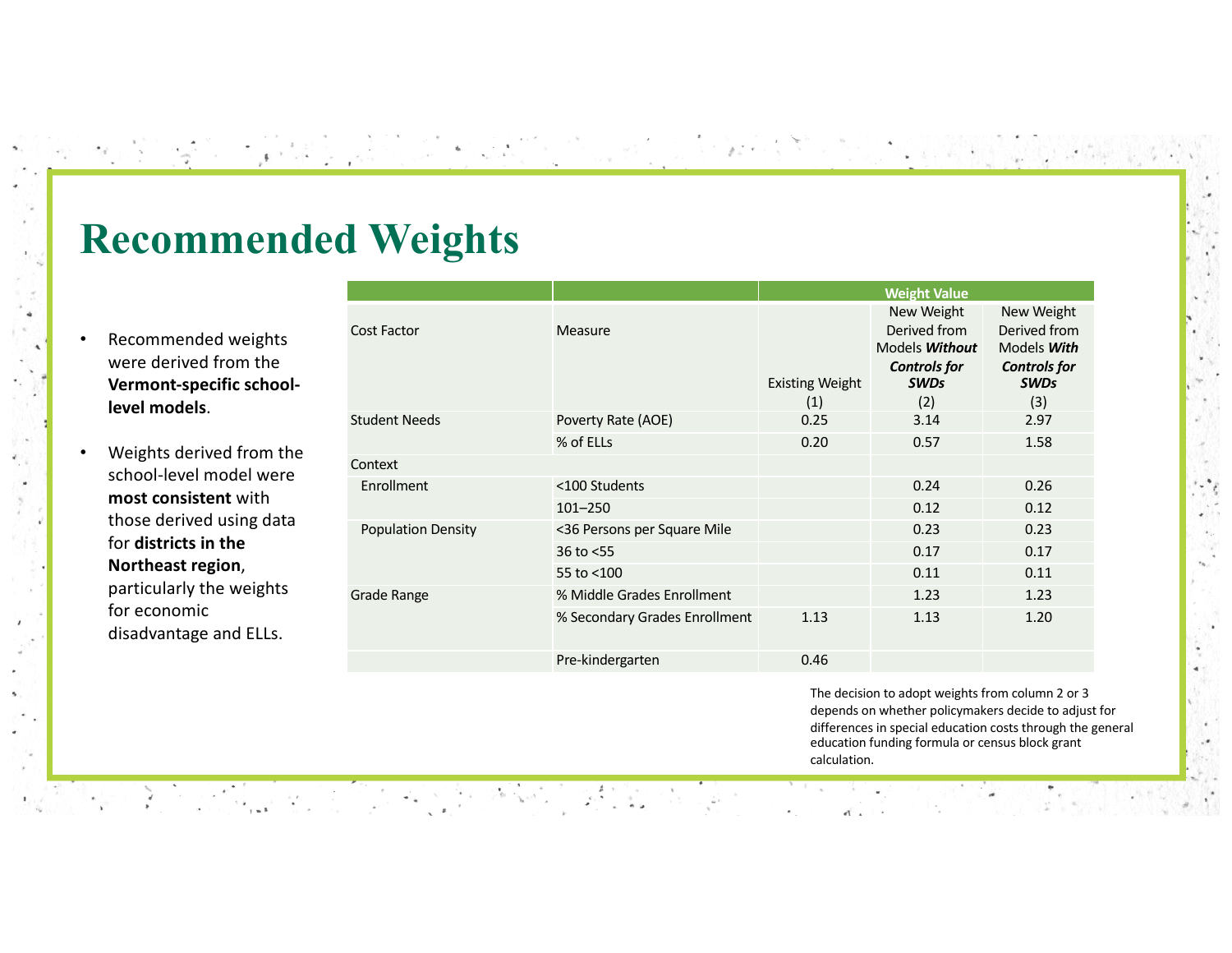# **Adjusting the Census-based Special Education Grant Amount**

A census grant might be adjusted in two ways for differences in the level of student poverty across districts:

**TANA PERSONAL MARKET** 

- **1. Increase the uniform base amount** (per-capita flat grant) for districts that serve greater shares of students who are economically disadvantaged; or
- **2. Inflate the count of students** to which the per-capita grant amount is applied.

1930년에 대한 1940년 전자 전자 전자에 2월 10일 10월

*Inflating student count was preferred by stakeholders, since this option retains transparency and predictability in the calculation.*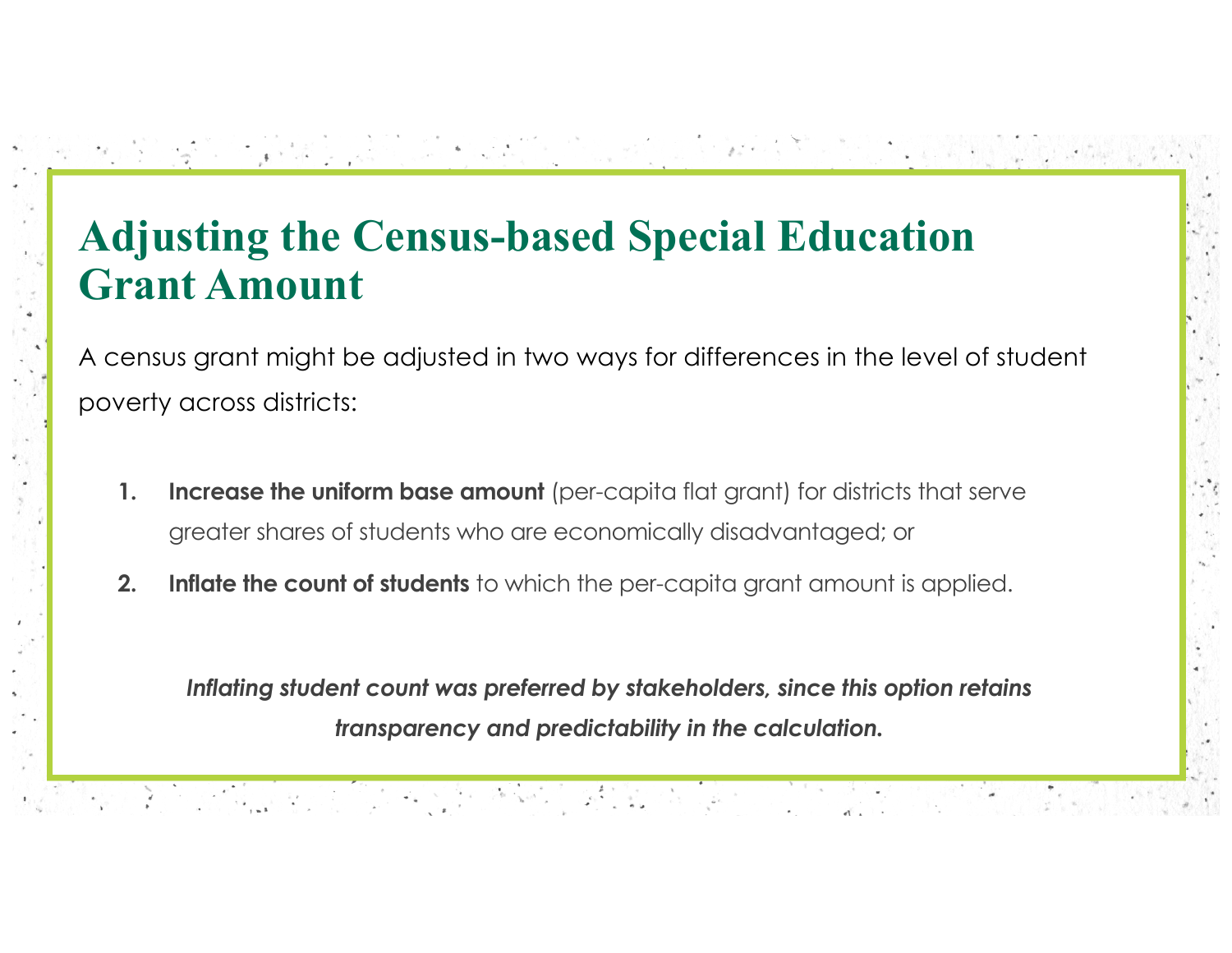#### **Options Considered for Revising Special Education Census Grant Calculation**

| <b>Simulation Scenarios</b> | <b>Student Count</b>         | <b>Uniform Base Amount</b> |
|-----------------------------|------------------------------|----------------------------|
|                             |                              |                            |
| Status Quo                  | <b>FY2018 PK-12 ADM</b>      | \$1,930 per capita         |
|                             |                              |                            |
| Option 1                    | <b>Equalized Pupil Count</b> | \$1,930 per capita         |
|                             |                              |                            |
| Option 2                    | Poverty-Weighted Pupil Count | $$1,156$ <sup>a</sup>      |

[이 2016 - To South Co. 2016] AS 12 2019 2019

<sup>a</sup> For total state special education appropriations to remain unchanged from what is anticipated by current law, the denominator used when calculating the uniform base amount is modified to be the number of poverty-weighted pupils (not PK–12 ADM).

<u> 대표를 하는 사람들은 아니다. 한자로 사용하는 사람의 사람들이 나서 있다.</u>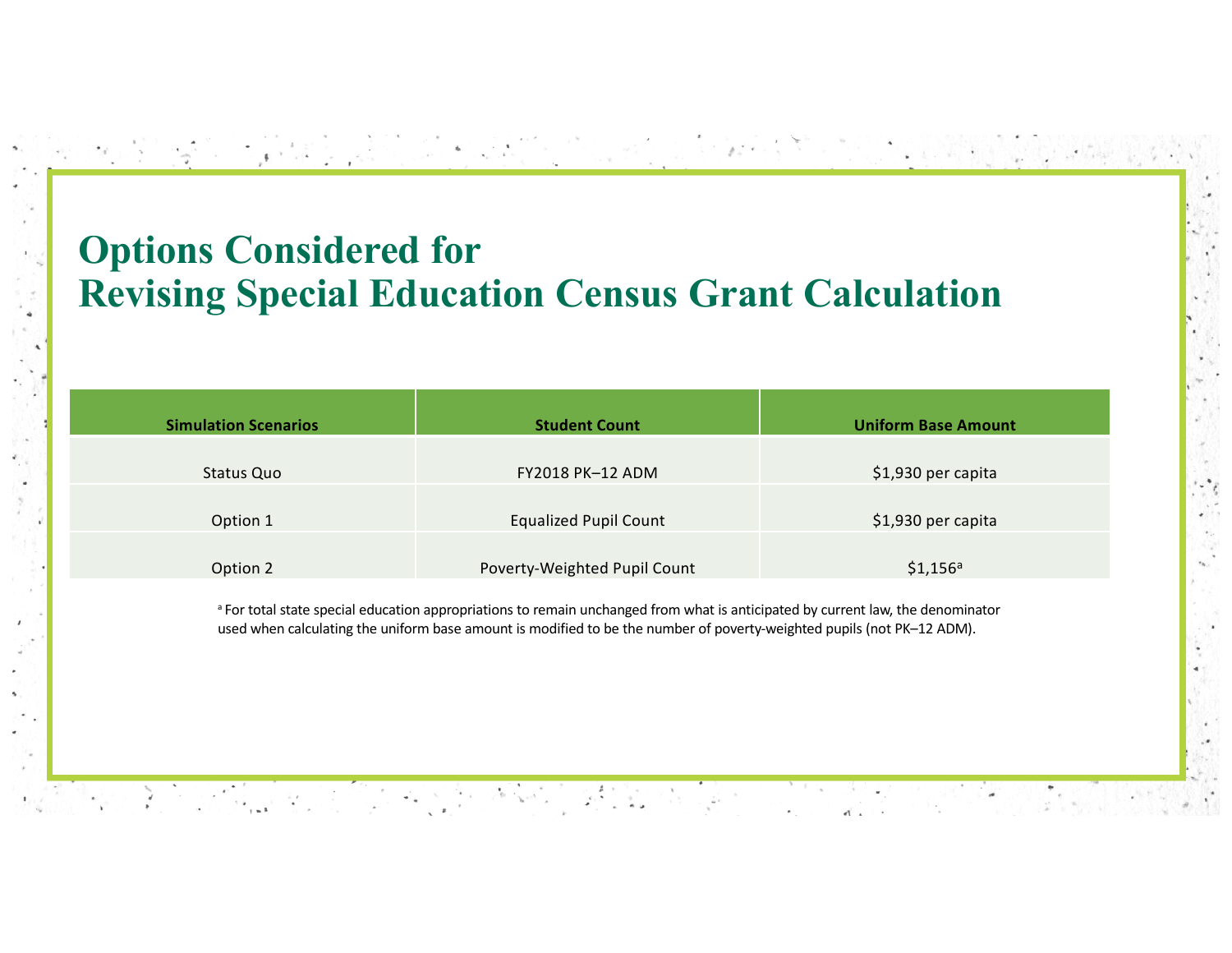# **Policymaking Simulations**

1992년 2012년 1월 1일 한 가장 10월 12일 2월 10일 12일

- In the report, we **simulate** how the **cost factors** and **weights** derived from our empirical analysis might be **integrated into Vermont's existing school funding formula**. The simulations include:
	- **Two scenarios** that **apply** the **cost factors** and **weights** derived from our cost function models

[이 2019 STEP TO HELP OF THE HELP REPLACE TO

- **Scenario A**: **Weights** Estimated Using Models **Without** Controls for **Special Education**
- **Scenario B**: **Weights** Estimated Using Models **With** Controls for **Special Education**
- **Three approaches** that **adjust** the **census-based special education block grant** to account for differences in special education costs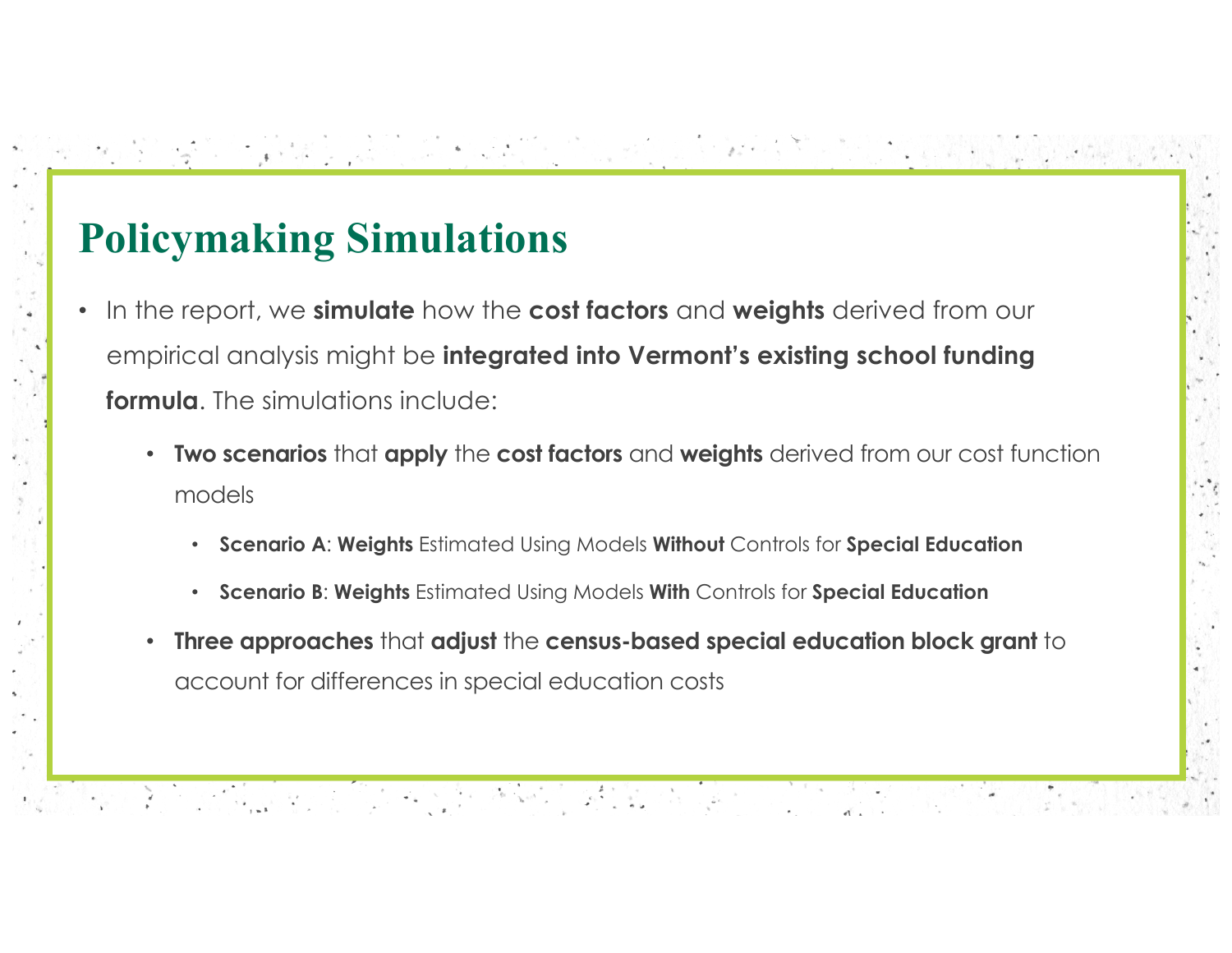### **Summary of Equalized Pupil Calculation Simulation Scenarios**

화장 전 그 사람, 사람의 인사는 것은 아직에 가지 않고 있다.

 $\Phi_{\alpha} = \frac{1}{2\pi}\sum_{\alpha} \frac{1}{\alpha} \sum_{\alpha} \frac{1}{\alpha} \frac{1}{\alpha} \sum_{\alpha} \frac{1}{\alpha} \frac{1}{\alpha} \frac{1}{\alpha} \frac{1}{\alpha} \frac{1}{\alpha} \frac{1}{\alpha} \frac{1}{\alpha} \frac{1}{\alpha} \frac{1}{\alpha} \frac{1}{\alpha} \frac{1}{\alpha} \frac{1}{\alpha} \frac{1}{\alpha} \frac{1}{\alpha} \frac{1}{\alpha} \frac{1}{\alpha} \frac{1}{\alpha} \frac{1}{\alpha} \frac{1}{\alpha} \frac{1}{\alpha} \frac{$ 

|                                                 |                     | <b>Scenario A</b>                                                                                                                                                                                                                                                                                                                      |                                     | <b>Scenario B</b>                                                                  |                                     |
|-------------------------------------------------|---------------------|----------------------------------------------------------------------------------------------------------------------------------------------------------------------------------------------------------------------------------------------------------------------------------------------------------------------------------------|-------------------------------------|------------------------------------------------------------------------------------|-------------------------------------|
|                                                 |                     | Apply Weights Estimated Using Models Without Controls for<br><b>Special Education</b>                                                                                                                                                                                                                                                  |                                     | Apply Weights Estimated Using Models With Controls for<br><b>Special Education</b> |                                     |
|                                                 |                     | Simulation A.1                                                                                                                                                                                                                                                                                                                         | Simulation A.2                      | Simulation B.1                                                                     | Simulation B.2                      |
|                                                 | Existing<br>Weights | (VT Estimation)                                                                                                                                                                                                                                                                                                                        | (Substitute Regional ELL<br>Weight) | (VT Estimation)                                                                    | (Substitute Regional ELL<br>Weight) |
| <b>Student Needs</b>                            |                     |                                                                                                                                                                                                                                                                                                                                        |                                     |                                                                                    |                                     |
| Economically Disadvantaged Student Count        | 0.25                | 3.14                                                                                                                                                                                                                                                                                                                                   | 3.14                                | 2.97                                                                               | 2.97                                |
| <b>ELL Student Count</b>                        | 0.20                | 0.57                                                                                                                                                                                                                                                                                                                                   | 1.33                                | 1.58                                                                               | $1.27$                              |
| <b>Other Cost Factors</b>                       |                     |                                                                                                                                                                                                                                                                                                                                        |                                     |                                                                                    |                                     |
| Grade Range                                     |                     |                                                                                                                                                                                                                                                                                                                                        |                                     |                                                                                    |                                     |
| % of Students Enrolled in Grades 6-8            |                     | 1.23                                                                                                                                                                                                                                                                                                                                   | 1.23                                | 1.23                                                                               | 1.23                                |
| % of Students Enrolled in Grades 9-12           | 1.13                | 1.13                                                                                                                                                                                                                                                                                                                                   | 1.13                                | 1.20                                                                               | 1.20                                |
| <b>Population Density</b>                       |                     |                                                                                                                                                                                                                                                                                                                                        |                                     |                                                                                    |                                     |
| <36 persons per square mile                     |                     | .23                                                                                                                                                                                                                                                                                                                                    | .23                                 | .23                                                                                | .23                                 |
| 36-54 persons per square mile                   |                     | .17                                                                                                                                                                                                                                                                                                                                    | .17                                 | .17                                                                                | .17                                 |
| 55-100 persons per square mile                  |                     | .11                                                                                                                                                                                                                                                                                                                                    | .11                                 | .11                                                                                | .11                                 |
| School Size (conditional on population density) |                     |                                                                                                                                                                                                                                                                                                                                        |                                     |                                                                                    |                                     |
| <100 students                                   |                     | .24                                                                                                                                                                                                                                                                                                                                    | .24                                 | .26                                                                                | .26                                 |
| 101-250 students                                |                     | .12                                                                                                                                                                                                                                                                                                                                    | .12                                 | .12                                                                                | .12                                 |
| Prekindergarten Student Count                   | 0.46                | 0.46                                                                                                                                                                                                                                                                                                                                   | 0.46                                | 0.46                                                                               | 0.46                                |
| Adjustments to Special Education Census Grant   |                     | Revise census grant calculation. Change the number of pupils<br>No adjustment to census grant. Adjustments for special education<br>used in the calculation to either (1) the number of equalized<br>cost are reflected in a district's equalized pupil calculation.<br>pupils (Option 1) or (2) the number of poverty-weighted pupils |                                     |                                                                                    |                                     |

(Option 2).

*Simulations assume that school size weights are applied only in districts located in sparsely populated areas of the state (<55 persons per square mile).*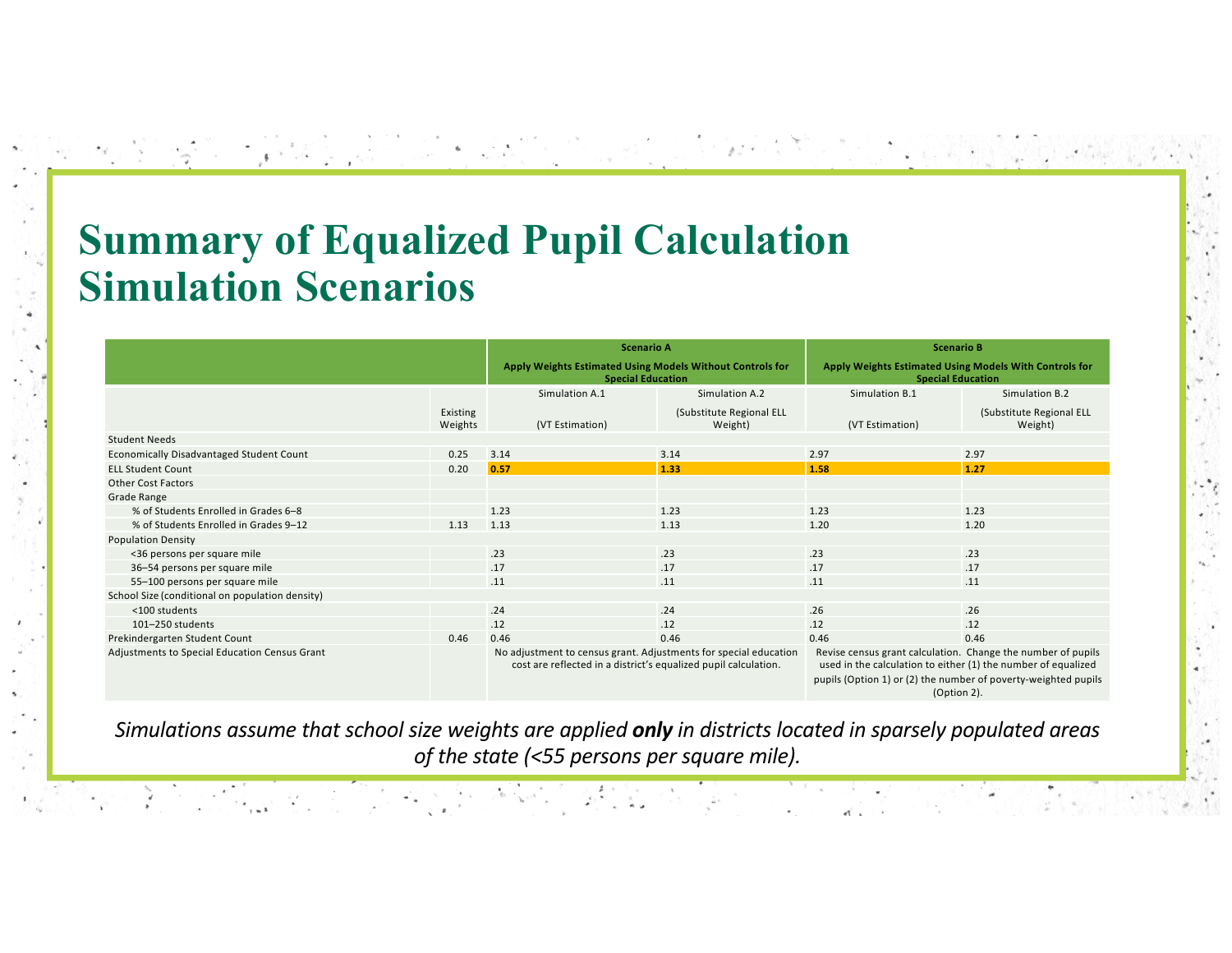# **Special Education Simulation Models**

화장 잘 그렇게 나는 그 인터는 다른 동생이 오지 사는 다른다.

**Modifying** the special education **census block grant formula** to account for differences in special education costs across districts **is appropriate if**:

1. There is **no change** to the **existing formula** for calculating a district's equalized pupil count; or

[이 2019 STEP TO HELP OF A 2019 AND A 2019 AND A

2. New **weights** are selected, they are derived from *estimation models that include controls for the share of students receiving special education* services in a district or school.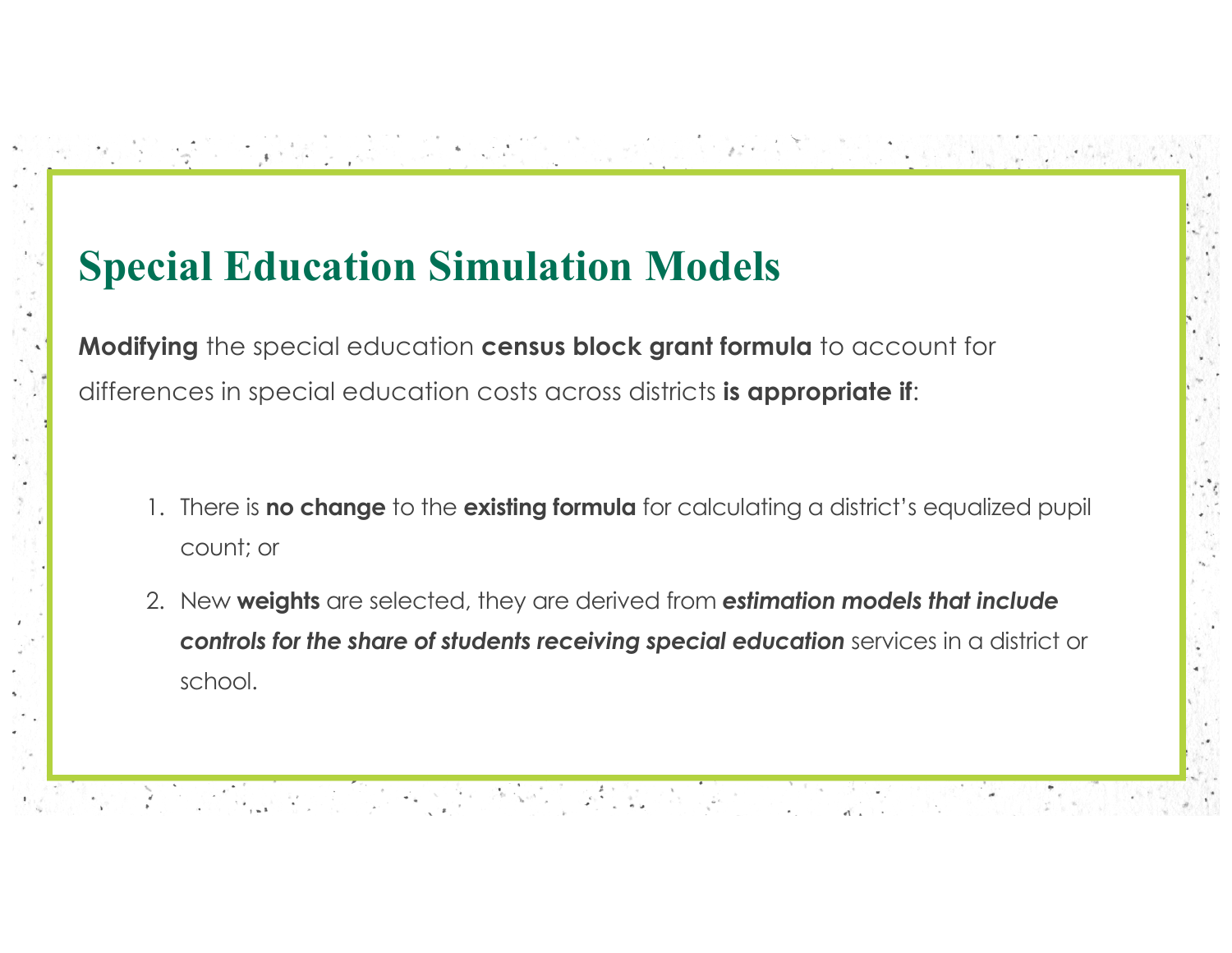#### **Special Education Census Block Grant Simulations**

The simulations assume **three different equalized pupil counts**:

- **Option 1.1.** The **actual FY2018 number of equalized pupils** in a district, as derived from the State's existing funding formula.
- **Option 1.2.** The **estimated number of equalized pupils in a district**, as calculated using the **new cost factors** and Vermont-specific **weights** recommended by our estimation models.
- **Option 1.3.** The estimated number of equalized pupils in a school district, as calculated for Option 1.2, with one change – i.e., **substitution the regional ELL weight** into the calculation.

A fourth scenario assumes:

• **Option 2.** Assumes the number of **poverty-weighted pupils** in a district.

[2011] 2011 [1] 19:11 (1) 19:11 [1] 19:11 [1] 12:11 [1] 12:11 [1] 12:11 [1] 12:11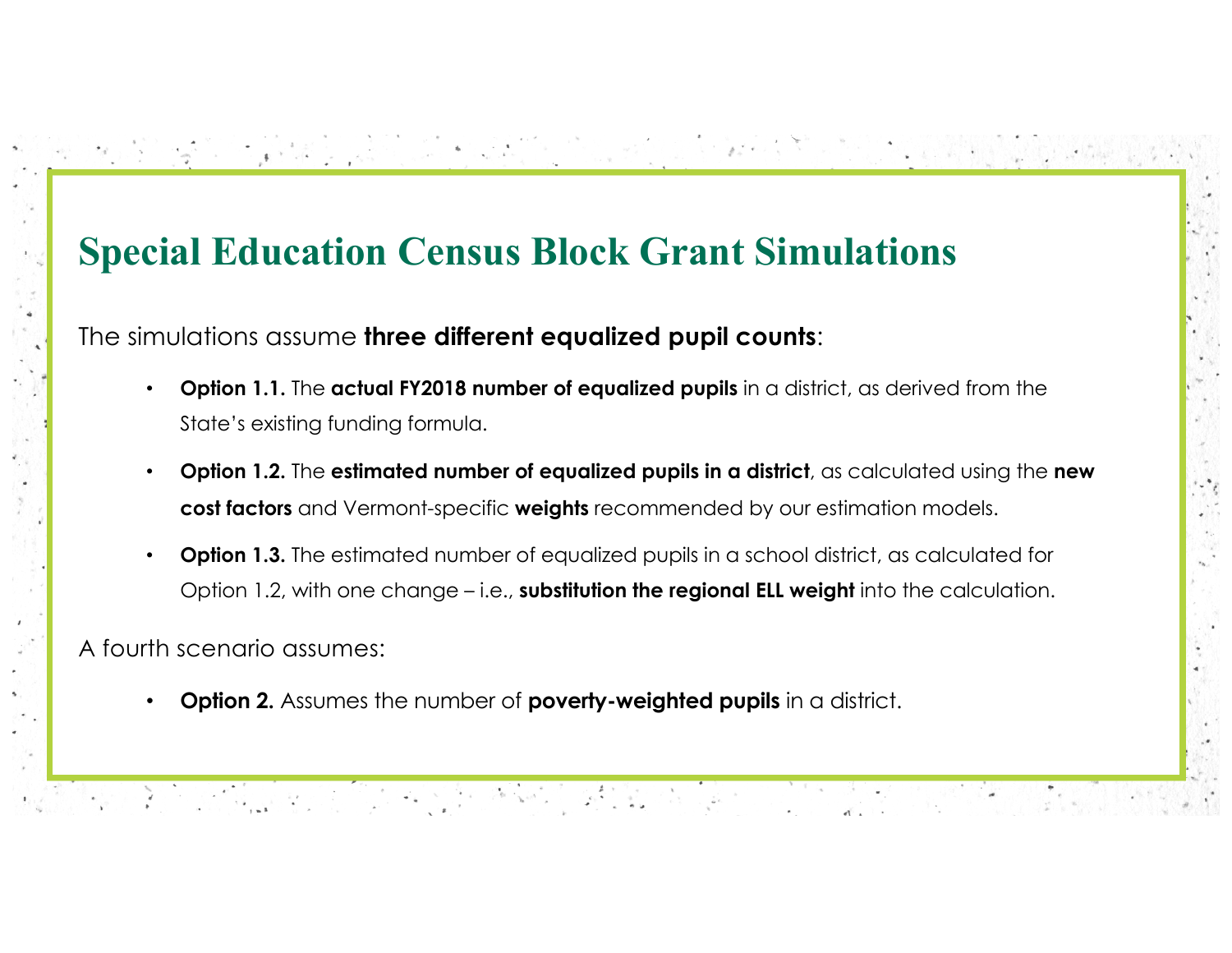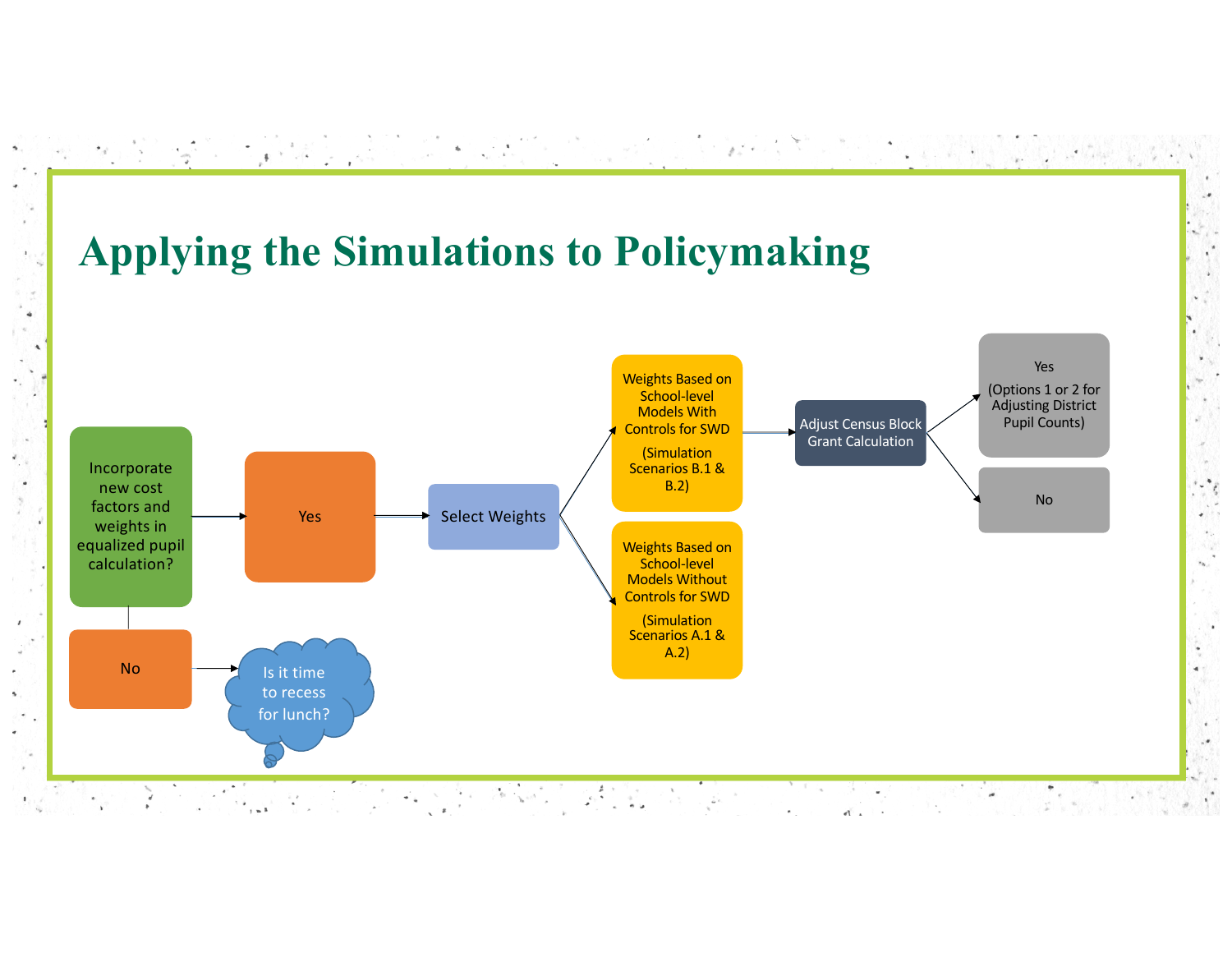### **Conclusions**

- **Vermont's approach to adjusting for differences in educational costs across school districts has remained relatively unchanged for the past 20 years**.
	- Stagnation in the State's education funding policies has been a source of concern.

• Existing policies are **widely viewed as outdated** and falling short of equalizing educational costs across school districts and, by extension, opportunities to learn for students across the state.

가 나는 아직 아이들이 아주 가게 있었어요?

- The manner in which the state currently calculates the number of equalized pupils in a school district has been criticized for being **out of step with contemporary educational conditions**.
- Existing funding programs **fail to recognize significant shifts in the State's educational policies**  and practices.
	- Policies such as the Flexible Pathways Initiative, including ECP, pose new challenges for how the state counts the number of students for which a district is responsible.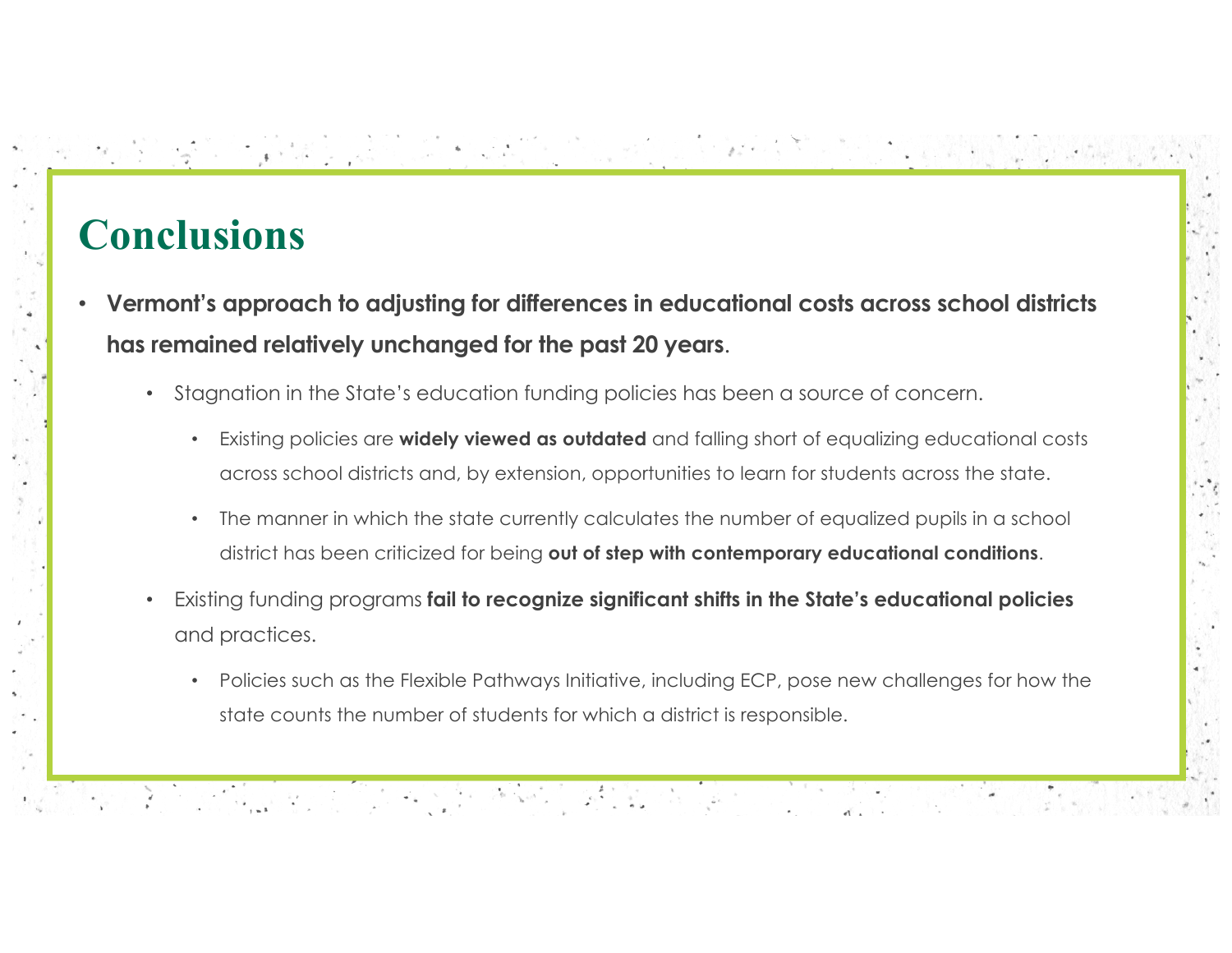### **Conclusions**

- Findings from this study suggest that it is **time to incorporate new cost factors and weights**  into Vermont's education funding formula.
	- Findings suggest that **existing weights** for **economically-disadvantaged** and **ELL students fall far**  short of appropriately adjusting for the cost of educating these students to standards

An Windows 2019 10:00:00 20:00:00 20:00:00 20:00

- **New cost factors** for **school size** and **population density** could replace the existing Small Schools grant program.
- **Refining the secondary school weight**, to include middle- and secondary-level adjustments better align weights with educational policy and practice.

1992년 2019년 1월 1일 - 인기 - 인기 - 조사이 오른 사고 있습니다